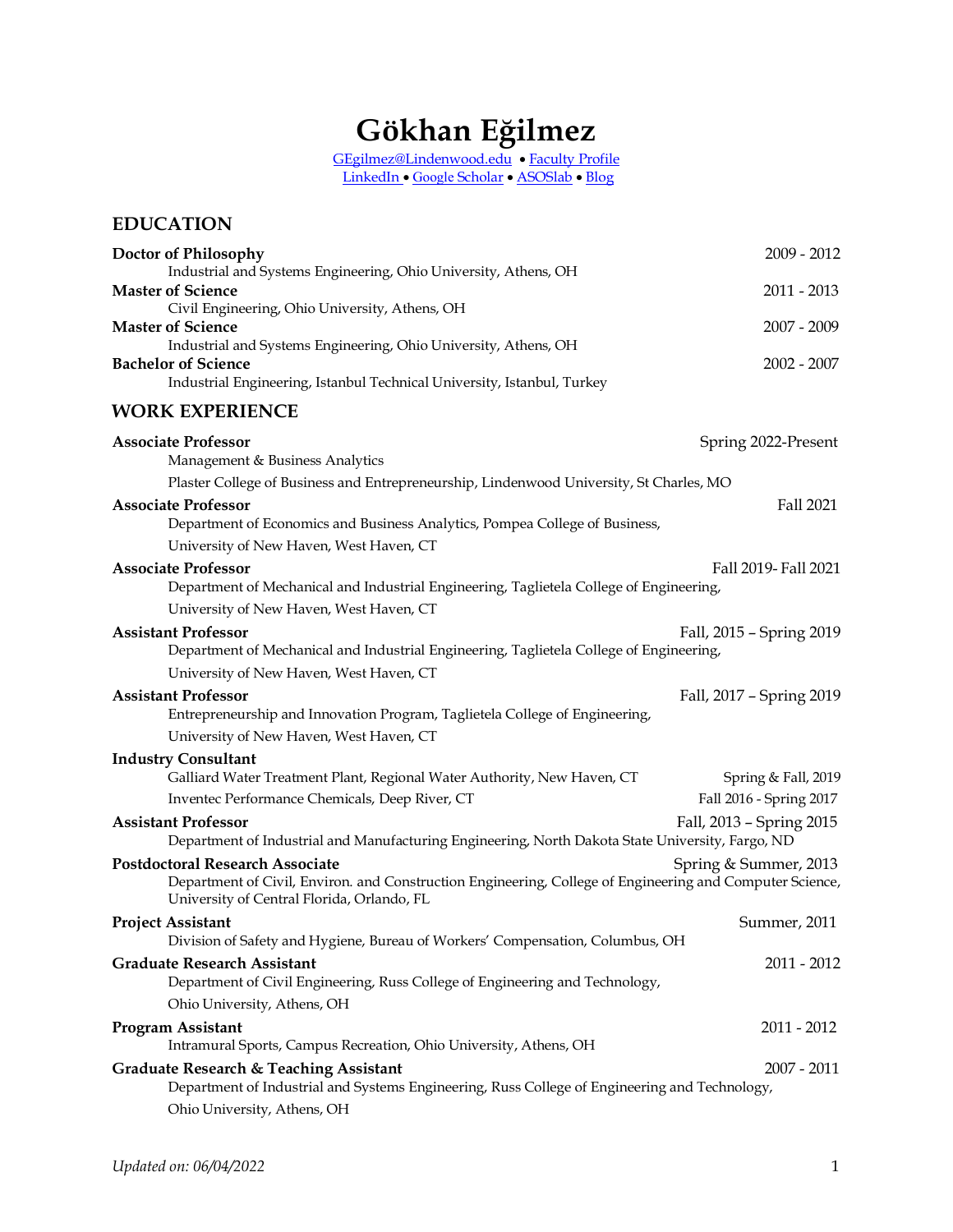# **TEACHING EXPERIENCE**

# **Instructor**

*Lindenwood University, Spring 2022-Present*

- − MGMT-36033 Business Analytics I
- − MGMT-56080 Business Analytics

*University of New Haven, Fall 2015- Present*

- − BANL1100 Introduction to Business Analytics (Pompea College of Business)
- − BANL 6320 Supervised Machine Learning (Pompea College of Business)
- − BANL 3200 Machine Learning: Supervised (Pompea College of Business)
- − INDE 6641/EGRM 6641 Supply Chain Management
- − SYST 4441 Supply Chain and Logistics
- − EGRM 6630 Project Management
- − EASC 2232 Project Management and Engineering Economics
- − INDE 6673 01S –Data Analytics: Predictive & Class. Modeling
- − INDE 6609 –Descriptive and Inferential Statistics
- − INDE 6607 Probability Theory
- − SYST 3347– Statistical Analysis
- − EGRM 6609 –Applied Statistics for Quality & Eng. Mngt.
- − EGRM 6681 Simulation Techniques and Apps., Hybrid (Onsite & Online)
- − INDE 6681 System Simulation
- − INDE 6617 Engineering Economic Analysis and Cost Estimating
- − SYST 4435 Simulation and Applications

*North Dakota State University, Fall 2013-Spring, 2015*

- − IME472/672 Simulation of Business and Industrial Systems
- − IME480/680 Production and Inventory Control

*Ohio University, Fall 2007-Fall, 2012*

− ISE 330/530 – Engineering Economy

## **Teaching Assistant:**

#### *Ohio University, Fall 2007-Fall, 2012*

- − ISE 306/506 Engineering Statistics
- − ISE 330/530 Industrial Computer Simulation
- − ISE 432/532 Inventory and Manufacturing Control II
- − ISE 360/560 Computer Integrated Manufacturing
- − ISE 316/516 Engineering Probability
- − ISE 200 Introduction to Comp. & Industrial Engineering
- − ISE 201 Data Management and Display

## **Curriculum Development**

#### *On-ground Development*

- − INDE 6647 Supply Chain Analytics (Fall 2021-Approved): This course introduces application of machine learning methods to model business analytics and data-driven decision making problems in supply chain management. Topics covered include demand management and forecasting, time series inventory forecasting, inventory management. Course examples are demonstrated on MS Excel, R, and Phython. Students work on weekly course exercises, discussion forum assignments, quizzes, and a group project with presentation in the end of the semester. R programming is used in the instruction.
- − BANL 3200/6320 Supervised Machine Learning (Fall 2020): This course focuses on introducing undergraduate and graduate students to a number of well-known and widely applied state-or-art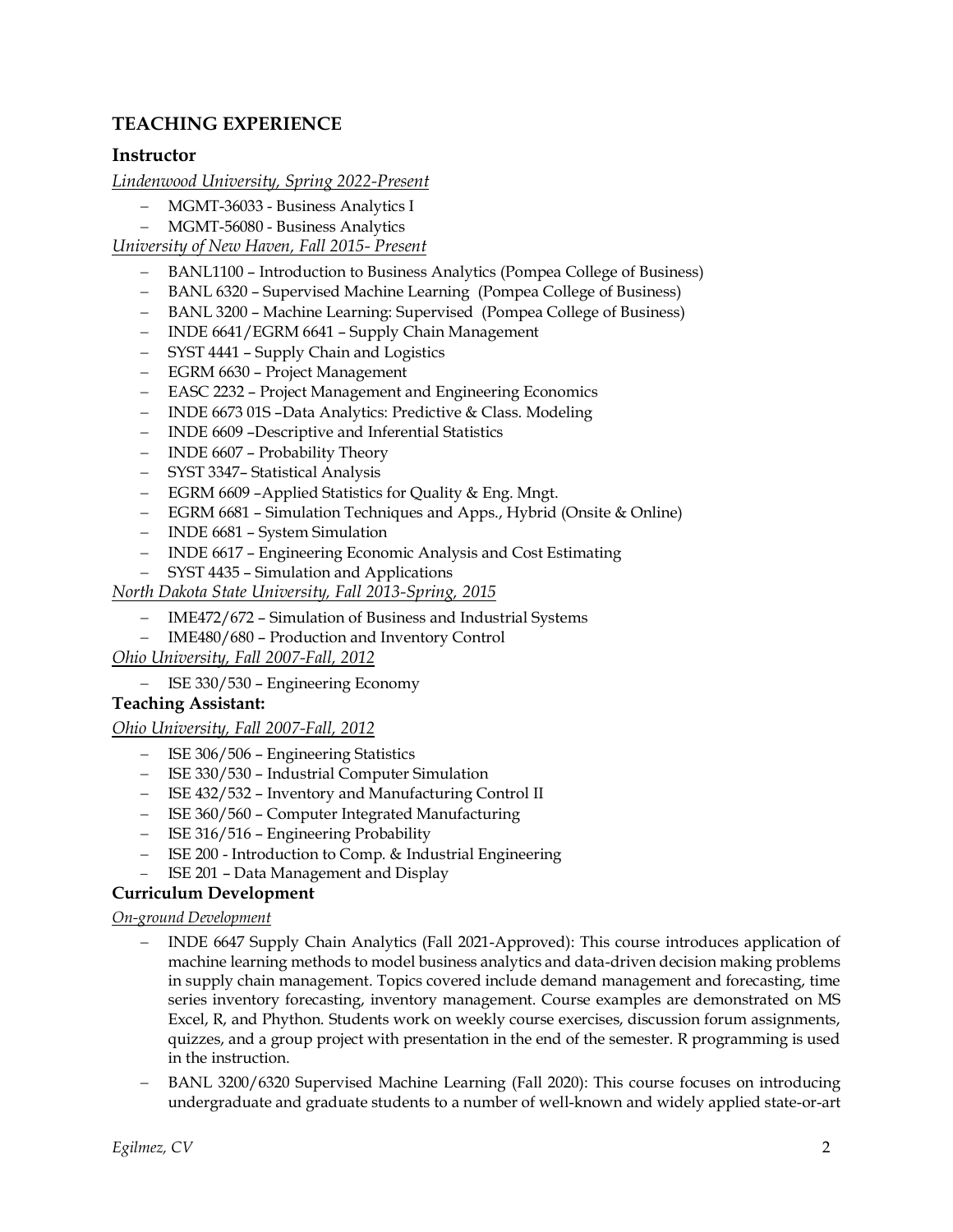supervised machine learning algorithms. Topics covered include data preprocessing, data visualization, dimension reduction, neural networks, decision trees, random forest, naïve Bayes; knearest neighbors, lasso, ridge, stepwise, logistic regression. Students work on weekly course exercises, discussion forum assignments, quizzes, and a group project with presentation in the end of the semester. R programming is used in the instruction.

− INDE 6673 01S Data Analytics and Predictive & Classification Modeling (Spring, 2016 & 2017):

Developed this course as special topics where data visualization, preparation, cleaning, etc. tasks were taught along with building prediction and classification models for solving big data problems with SAS. I attended two trainings provided by SAS and received certifications, accordingly. Course examples are demonstrated with MS Excel, R, SAS-on-demand, SPSS, and Statistica.

#### *Online Course Development*

- − BANL 6320 Supervised Machine Learning: A 7-week asynchronous graduate level course was developed. Weekly discussion forums, HWs, ICAs, course exercises, and quizzes were developed and complemented with a final exam (Summer 2021).
- − EASC2232 Project Management and Economic Analysis: 15-week undergraduate level course where remote synchronous learning format is used in conjunction with weekly quizzes, discussion forums, semester long entrepreneurial term project, bi-weekly assignments and midterm and final exams with lockdown browser. (Fall 2020)
- − EGRM 6681 Simulation Techniques and Applications (Summer and Fall, 2018): 7.5 week minisemester online graduate level course, which consisted of 8 modules and to be delivered fully online or hybrid format.
- − EGRM/INDE 6617 Engineering Economic Analysis and Cost Estimating (Summer, 2020): 7.5 week mini-semester online graduate level course, which consists of 8 modules and to be delivered fully online or hybrid formats.

#### *Service-Learning Course Development*

− EGRM 6609 Applied Statistics for Quality and Engineering Management (Spring, 2018)

Arranged a service-learning project partnership with a local nonprofit organization, Data Haven, located in New Haven, CT. Students formed a set of 6 project groups, where data analytics, statistical testing, and visualization methods were applied to extract understanding from the large dataset of recent Community Well-being survey.

− INDE 6673 01S Data Analytics and Predictive & Classification Modeling (Spring, 2017):

Arranged a service-learning project partnership with a local nonprofit organization, Greater New Haven Green Fund, where total of 9 service-learning projects were completed. Students assisted with the statistical analysis and data visualization of the Fund's history of funded projects with the Fund's mission and vision.

− INDE 6672 01S Data Analytics and Predictive & Classification Modeling (Spring, 2016):

Arranged a service-learning project partnership with a local nonprofit organization. Seven servicelearning projects were completed by total of 24 students. The students worked on a variety of projects, where data collection, analytics, and visualization methods were applied with state of art analytics software such as SAS.

# **RESEARCH INTERESTS -** *Research Group: ASOS* **[\(www.asoslab.com\)](http://www.asoslab.com/)**

#### **Global Supply Chain-linked Sustainability Modeling and Analytics of Industrial Operations**

Studying problems of multidisciplinary domains including, global and regional supply chain-linked sustainability assessment of manufacturing, energy, transportation, agri-food production, and built environment from life cycle sustainability point of view by using novel research methods such as input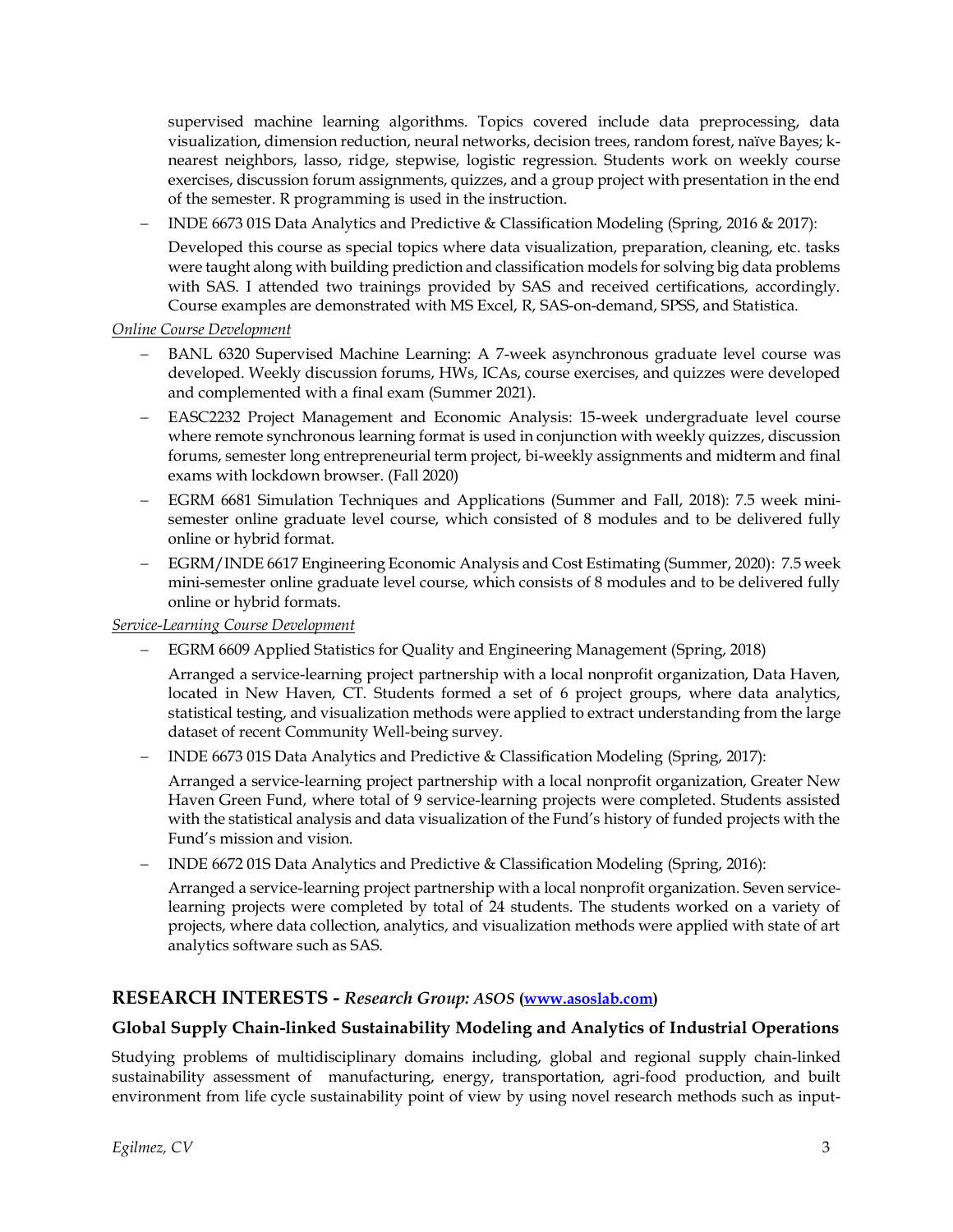output analysis (IOA), life cycle assessment (LCA), data envelopment analysis (DEA), system dynamics (SD), carbon, energy, water and ecological footprint analysis, multi-criteria decision making (MCDM), goal programming, and fuzzy set theory.

# **Machine Learning, Statistical Modeling, and Benchmarking**

Application of data analytics, supervised and unsupervised machine learning, parametric and nonparametric statistical modeling methods to complex issues related to social, environmental, and economic aspects of manufacturing and service systems and investigate environmentally benign, cost-effective, and socially acceptable policies.

# **Applied Optimization and Simulation**

Application of optimizing procedures to the problems from various domains including manufacturing system design, scheduling, inventory and production control, supply chain management and workforce planning. Validation of optimization results with dynamic & discrete simulation modeling.

## **Mixed Methods Research in Higher Education**

Investigating the impact of technology, instruction methods, and environments on the learning effectiveness of students in higher education settings with mix-methods research such as statistical analysis, principal component analysis, structural equation modeling, etc. Research problem domains include entrepreneurial learning, project-based learning, problem-based learning, gamification, experiential learning, and online, hybrid, vs. face-to-face learning settings, team based learning, and virtual reality.

# **PUBLICATIONS**

# **Refereed Journal Articles**

- \*: Corresponding author, <sup>s</sup>: Graduate/Undergraduate student, IF: Impact Factor [51] Bai, L.<sup>s</sup> , Gedik, R.\*, **Egilmez, G.,** 2021, "What It Takes to Win and Lose A Soccer Game? - A Machine Learning Approach to Understand the Impact of Game Statistics", Journal of the Operational Research Society (Revised).
- [50] Bhutta, MKS, Muzaffar, A.\*, **Egilmez, G.,** Huq, F., Warriach, M.A., Malik, M.N., 2021, "Environmental Sustainability, Innovation Capacity, and Supply Chain Management Practices Nexus: A Mixed Methods Research Approach", Sustainable Production and Consumption (In print) *<https://doi.org/10.1016/j.spc.2021.08.015>.*
- [49] Saber, M. s , **Egilmez, G.\*,** Gedik, R., Park, Y.S., 2021, "A Comparative Time-Series Analysis of China and U.S. Manufacturing Industries' Global Supply-chain-linked Economic, Mid and End-Point Environmental Impacts", Sustainability MDPI, V: 14, I: 11, Pg: 5819, *<https://doi.org/10.3390/su13115819>.*
- [48] Lamichhane, S.<sup>s</sup> , **Egilmez, G.\***, Bhutta, M.K., Gedik, R., Erenay, B., 2021, Benchmarking OECD Countries' Sustainable Development Performance: A Goal-Specific PCA Approach, Journal of Cleaner Production (IF: 7.246) *<https://doi.org/10.1016/j.jclepro.2020.125040>.*
- [47] Rokaya, A.<sup>s</sup> , **Egilmez, G.**, Jeongho, K.\*, 2020, Incompatible Graded Finite Elements for Orthotropic Functionally Graded Materials, KSCE Journal of Civil Engineering (IF: 1.519) V: 24, Pg: 3835–3844 *https://doi.org/10.1007/s12205-020-0444-0*
- [46] **Egilmez, G**., Oztanriseven, F.\*, Gedik, R., 2020, "Energy, Climate, Water Nexus: A Multi-Region Input Output Analysis of U.S. Manufacturing, Engineering Management Journal" (IF: 0.822), C: 32, I:4, Pg: 298-315. *<https://doi.org/10.1080/10429247.2020.1758539>*
- [45] Ezici, B. <sup>s</sup> , **Egilmez, G.\*,** Gedik, R., 2020, "Assessing Eco-efficiency of the U.S. Manufacturing Industries with a Specific Focus on Renewable vs. Non-renewable Energy Use: An Integrated Time Series MRIO and DEA Approach", Journal of Cleaner Production (IF: 7.246) *[https://doi.org/10.1016/j.jclepro.2019.119630.](https://doi.org/10.1016/j.jclepro.2019.119630)*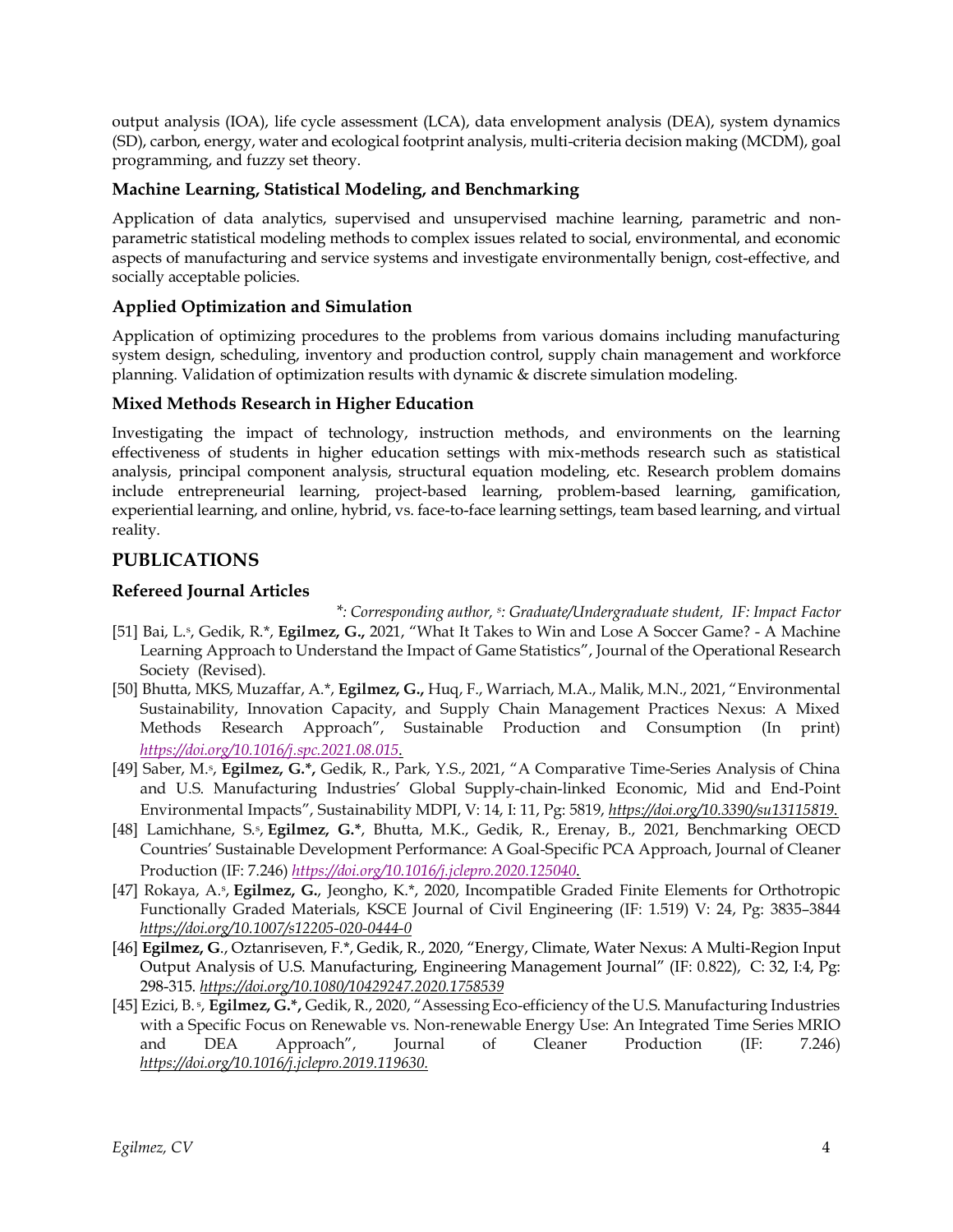- [44] **Egilmez, G.\*** and Steward, S<sup>s</sup>., 2019, "Food Security Performance Assessment of the U.S. States: A DEA-Based Malmquist Productivity Index Approach", International Journal of Agricultural Resources, Governance and Ecology, Vol: 15, I: 1, *<https://doi.org/10.1504/IJARGE.2019.099797>.*
- [43] Egilmez, G.\*, Erdil, N.O., Arani, M.O.<sup>5</sup>, Vahid, M.<sup>5</sup>, 2019, "Application of Artificial Neural Networks to Assess Student Happiness", International Journal of Applied Decision Sciences, Vol: 12 Issue: 2, Pages: 115-140, *<https://doi.org/10.1504/IJADS.2019.098674>*
- [42] Park, Y.S.\*, Aslam, M., Gebremikael, F., **Egilmez, G.**, 2018, "Benchmarking Environmental Efficiency of Ports using Data Mining and RDEA: The case of a U.S. Container Ports", International Journal of Logistics Research and Applications 22 (2), 172-187, *<https://doi.org/10.1080/13675567.2018.1504903>*
- [41] **Egilmez, G.\***, Erenay, B. and Süer, G.A., 2018, "Hybrid Cellular Manufacturing System Design with Cellularization Ratio: An Integrated Mixed Integer Nonlinear Programming and Discrete Event Simulation Approach", *International Journal of Services and Operations Management, Vol: 32, Issue: 1, Pg: 1–24 (IF: 1.32,<https://doi.org/10.1504/IJSOM.2019.097036>*
- [40] Gedik, R.\*, Kalathia, D.\*, Egilmez, G., Kirac, E., 2018, "A Constraint Programming Approach for Solving Unrelated Parallel Machine Scheduling Problem", *Computers and Industrial Engineering (IF: 3.195),* Vol: 121, I:July, Pages: 139-149 , *<https://doi.org/10.1016/j.cie.2018.05.014>*
- [39] **Egilmez, G.\*,** Arinsoy, A.\*, and Süer, G.A., 2018, "A Stochastic Scheduling Approach to Minimize the Number of Risky Jobs and Total Probability of Tardiness", *International Journal of Services and Operations Management (IF:1.32), Jan 2018, Vol. 30, Issue 2, pp. 186-202 [https://doi.org/10.1504/IJSOM.2018.091905.](https://doi.org/10.1504/IJSOM.2018.091905)*
- [38] Park, Y. S.\*<sup>s</sup> , Lim, S., **Egilmez, G.** and Szmerekovsky, J., 2018, Environmental Efficiency Assessment of U.S. Transport Sector: A Slack-based Data Envelopment Analysis Approach", *Transportation Research Part D, Transport and Environment, Elsevier,*, Elsevier *(IF: 3.445),<https://doi.org/10.1016/j.trd.2016.09.009>*
- [37] **Egilmez, G.\***, Aslam, M. <sup>s</sup>, Gedik, R., 2017, "Layer Analysis of CO2 Sources in the U.S. Economic Supply Chains: An Input Output LCA Study", *Industrial Management and Data Systems, Emerald (IF: 2.948),* Vol. 117 Issue: 10, pp.2171-2193, *<https://doi.org/10.1108/IMDS-11-2016-0473>*
- [36] **Egilmez, G.\*** and McAvoy, D., 2017, "Predicting Nationwide Road Fatalities in the U.S.: A Neural Network Approach ", *International Journal of Metauristics,* Jan 2017, Vol. 6, Issue 4, pp. 257-278 *<http://dx.doi.org/10.1504/IJMHEUR.2017.10006776>*
- [35] **Egilmez**, G.\*, Bhutta, K., Erenay, B., Park, Y. S.<sup>s</sup> , Gedik, R., 2017, ["Carbon footprint stock analysis of US](http://www.emeraldinsight.com/doi/abs/10.1108/IMDS-06-2016-0253)  [manufacturing: a time series input-output LCA",](http://www.emeraldinsight.com/doi/abs/10.1108/IMDS-06-2016-0253) *Industrial Management and Data Systems, Emerald*, *(IF: 2.948)* Vol. 117 Issue: 5, Pages 853-872*, <https://doi.org/10.1108/IMDS-06-2016-0253>*
- [34] Tatari, O.\*, **Egilmez, G.** and Dhruva, K.<sup>s</sup>, 2016, "Socio-economic Efficiency Analysis of Highways: A Data Envelopment Analysis", *Journal of Civil Engineering and Management, Taylor & Francis*, (*IF: 1.546*) ,Pages 747-757, *<http://dx.doi.org/10.3846/13923730.2014.914079>*
- [33] **Egilmez, G.\***, Gumus, S., Kucukvar, M., Tatari, O., 2016. "A Fuzzy Data Envelopment Analysis Framework for Dealing with Uncertainty Impacts of Input-Output Life Cycle Assessment Models on Eco-efficiency Assessment", *Journal of Cleaner Production, Elsevier (IF:* 7.246*).* Volume 129, 15 August 2016 Pages 622-636, *<http://dx.doi.org/10.1016/j.jclepro.2016.03.111>*
- [32] Kucukvar, M., Egilmez, G.\*, Onat, N.C.<sup>\$</sup>, Samadi, H.<sup>\$</sup>, and Cansev, B.<sup>\$</sup>, 2016. "Energy-Climate-Manufacturing Nexus: New Insights from the Regional and Global Supply Chains of Manufacturing Industries", *Applied Energy*, Elsevier, Vol: 184, Pages: 889-904 *(IF: 7.9)*. *<http://dx.doi.org/10.1016/j.apenergy.2016.03.068>*
- [31] Aslam, M.<sup>s</sup>, Egilmez, G.\*, Kucukvar, M., and Bhutta, M.K.S., 2016. "From Green Buildings to Green Supply Chains: An Integrated Input Output Life Cycle Assessment and Optimization Framework for Carbon Footprint Reduction Policy Making", *Management of Environmental Quality: An International Journal, Emeralds,* Vol. 28 Issue: 4, Pages 532-548, *http://dx.doi.org/10.1108/MEQ-12-2015-021*
- [30] Park, Y. S.<sup>s</sup> , Al-Qublan, H., Lee, E.\*, **Egilmez, G.**, 2016. "Interactive Spatio-temporal Analysis of Oil Spills using Comap in North Dakota", *Informatics*, Vol 3(2), *<http://dx.doi.org/10.3390/informatics3020004>*
- [29] Bhutta, M.K., **Egilmez, G.\***, Chatha, K., Huq, F., 2016. "Survey of Lean Management Practices in Pakistani Industrial Sectors", *International Journal of Services and Operations Management (IF:1.32), Jan 2017, Vol. 28, Issue 3, pp. 309-334, <https://doi.org/10.1504/IJSOM.2017.087287>*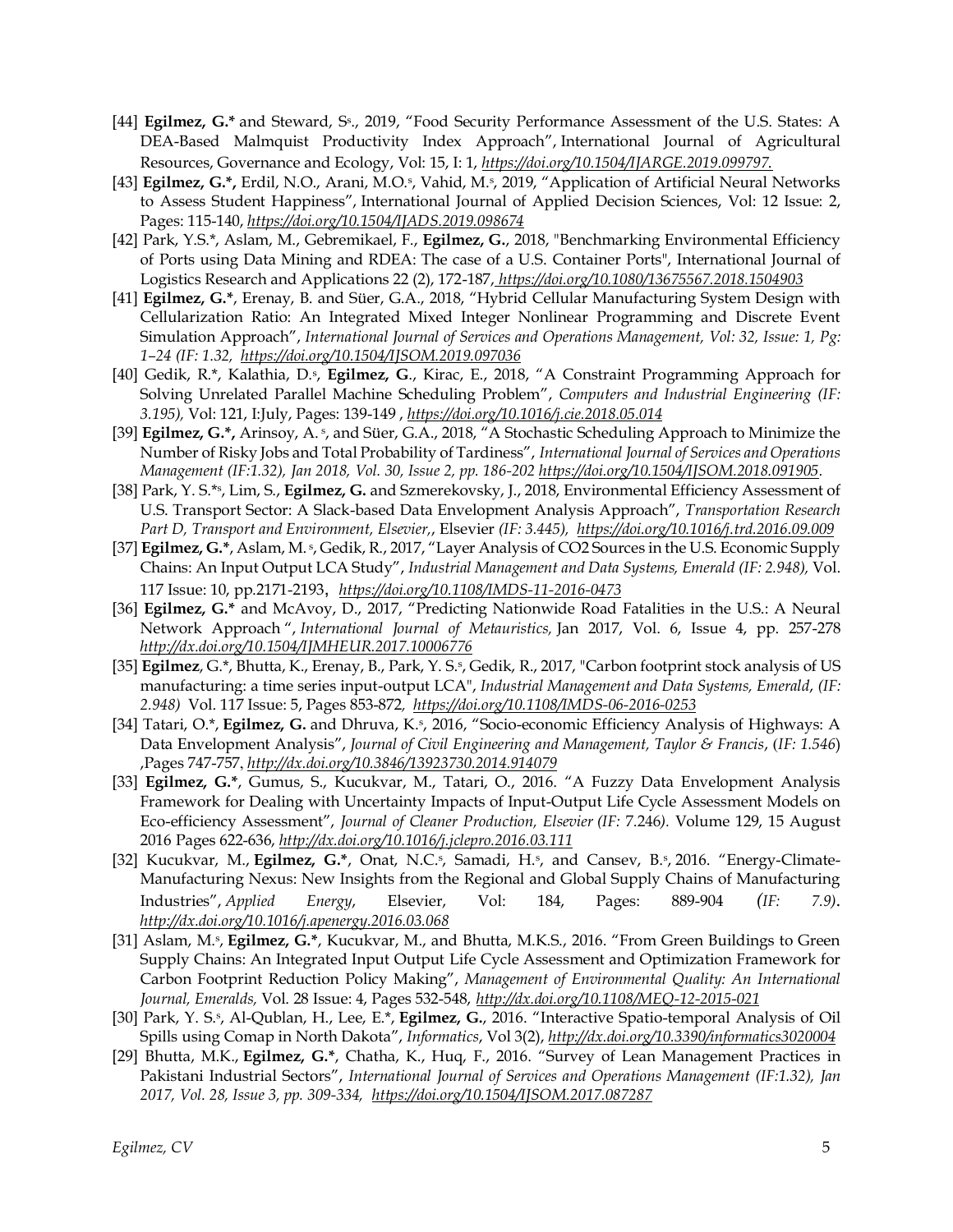- [28] Onat, N.C.<sup>s</sup>, Kucukvar, M., Tatari, O.<sup>\*</sup>, and **Egilmez G.** 2016. "Integration of System Dynamics Approach towards Deepening and Broadening the Life Cycle Sustainability Assessment Framework: A Case for Electric Vehicles "*International Journal of Life Cycle Assessment, Springerlink,* (*IF:4.195*), Volume 21, [Issue](https://link.springer.com/journal/11367/21/7/page/1) 7, Pages 1009–1034 *<http://dx.doi.org/10.1007/s11367-016-1070-4>*
- [27] Kucukvar, M., **Egilmez, G**. and Tatari, O.\*, 2016. "Life Cycle Assessment and Optimization-Based Decision Analysis of Construction Waste Recycling for a LEED-Certified University Building", *Sustainability (IF: 2.077),* Vol: 8, I: 1, 89, *do[i:10.3390/su8010089](http://www.mdpi.com/2071-1050/8/1/89)*
- [26] Park, Y.S.<sup>s</sup>, Egilmez, G., and Kucukvar, M., 2016. "Emergy and End-point Impact Assessment of Agricultural and Food Production in the United States: A Supply Chain-linked Ecologically-based Life Cycle Assessment", *Ecological Indicators, Elsevier, (IF: 3.983)* [Vol. 62,](http://www.sciencedirect.com/science/journal/1470160X/62/supp/C) Pages 117–137, *<https://doi.org/10.1016/j.ecolind.2015.11.045>*
- [25] Egilmez, G.\*, Kucukvar, M. and Park, Y.S.<sup>s</sup>, 2015. "Supply Chain-linked Sustainability Assessment of the U.S. Manufacturing: An Ecosystem Perspective", *Sustainable Production and Consumption, Elsevier, (IF:2.73)* [Volume 5,](http://www.sciencedirect.com/science/journal/23525509/5/supp/C) Pages 65–81 , *<https://doi.org/10.1016/j.spc.2015.10.001>*
- [24] Gumus, S., **Egilmez, G.\***, Kucukvar, M. and Park, Y.S.<sup>s</sup> , 2015. "Integrating Expert Weighting and Multi-Criteria Decision Making into Eco-efficiency Analysis: The Case of U.S. Manufacturing", *Journal of the Operational Research Society,* (*IF: 1.077) Vol.* 67, Issue 4, Pages 616-628, *<http://dx.doi.org/10.1057/jors.2015.88>*
- [23] Singh, S.<sup>s</sup>, Egilmez, G.\* and Ozguner, O.<sup>s</sup>, 2015. "Cell formation in a cellular manufacturing system under uncertain demand and processing times: A Stochastic Genetic Algorithm (SGA) approach", *International Journal of Services and Operations Management (IF: 1.32),* Volume 26, Issue 2, Pages 162-185, *<http://dx.doi.org/10.1504/IJSOM.2017.081489>*
- [22] Park, Y.S.<sup>s</sup> , **Egilmez, G.\***, and Kucukvar, M., 2015. "Eco-efficiency Analysis of the Freight Logistics in the U.S. with a Specific focus on Air, Rail, Truck and Water Models: An Integrated Life Cycle Assessment and Linear Programming Approach", *World Review of Intermodal Transport,* Vol. 6, No. 1, *http://dx.doi.org10.1504/WRITR.2016.078137*
- [21] Kucukvar, M.\*, Egilmez, G., Onat, N.C., and Samadi, H.<sup>s</sup>, 2015. "A global, scope-based Carbon Footprint Modeling for Effective Carbon Reduction Policies: Lessons from the Turkish Manufacturing", *Sustainable Production and Consumption, Elsevier (IF:2.73),* [Volume 1,](http://www.sciencedirect.com/science/journal/23525509/1/supp/C) Pages 47– *66, <https://doi.org/10.1016/j.spc.2015.05.005>*
- [20] **Egilmez, G.**, Celikbilek, C.\*s, Altun, M.s, and Süer, G.A., 2015, "Cell Loading and Shipment Optimization in a Cellular Manufacturing System: An Integrated Genetic Algorithms and Neural Network Approach ", *International Journal of Industrial and Systems Engineering, Inderscience (IF: 0.36),*  Volume 24, Issue 3, Pages 302-332*, <http://dx.doi.org/10.1504/IJISE.2016.079822>*
- [19] **Egilmez, G.\*,** Erenay, B., Mese, E.M., Süer, G.A., 2015, "Group Scheduling in a Cellular Manufacturing Shop to Minimize Total Tardiness and nT: A Comparative Genetic Algorithm and Mathematical Modeling Approach", *International Journal of Services and Operations Management (IF: 1.32), Inderscience*, Volume 24, Issue 1, Pages 125-146, *<http://dx.doi.org/10.1504/IJSOM.2016.075766>*
- [18] **Egilmez, G.\***and Süer, G.A., 2015, "Multi-period Cell Loading and Job Sequencing in a Cellular Manufacturing System", *International Journal of Advanced Operations Management, Inderscience ,* Vol: 7, Issue 2, Pages 98-113, *<http://dx.doi.org/10.1504/IJAOM.2015.071468>*
- [17] Park, Y.S.<sup>s</sup> and Egilmez, G.\*, 2015, "TRACI Impact Assessment of Transportation Manufacturing Nexus in the U.S.: A Supply Chain-Linked Cradle-to-Gate LCA", *Environmental Management and Sustainable Development[. http://dx.doi.org/10.5296/emsd.v4i2.7427](http://dx.doi.org/10.5296/emsd.v4i2.7427)*
- [16] Park, Y.S.<sup>s</sup>, Egilmez, G. and Kucukvar, M., 2015, "A Novel Life Cycle-based Principal Component Analysis Framework for Eco-Efficiency Analysis: Case of the U.S. Manufacturing and Transportation Nexus", *Journal of Cleaner Production, Elsevier, (IF:* 7.246*)*. [Volume 92](http://www.sciencedirect.com/science/journal/09596526/92/supp/C) , Pages 327-342, *<http://dx.doi.org/10.1016/j.jclepro.2014.12.057>*
- [15] **Egilmez, G.\*** and Süer, G.A., 2014, "Stochastic Cell Loading to Minimize *nT* Subject To Maximum Acceptable Risk Levels", *Journal of Manufacturing Systems, Elsevier (IF: 3.699)*, Volume 35, Pages 136- 143, *[http://dx.doi.org/10.1016/j.jmsy.2014.11.018.](http://dx.doi.org/10.1016/j.jmsy.2014.11.018)*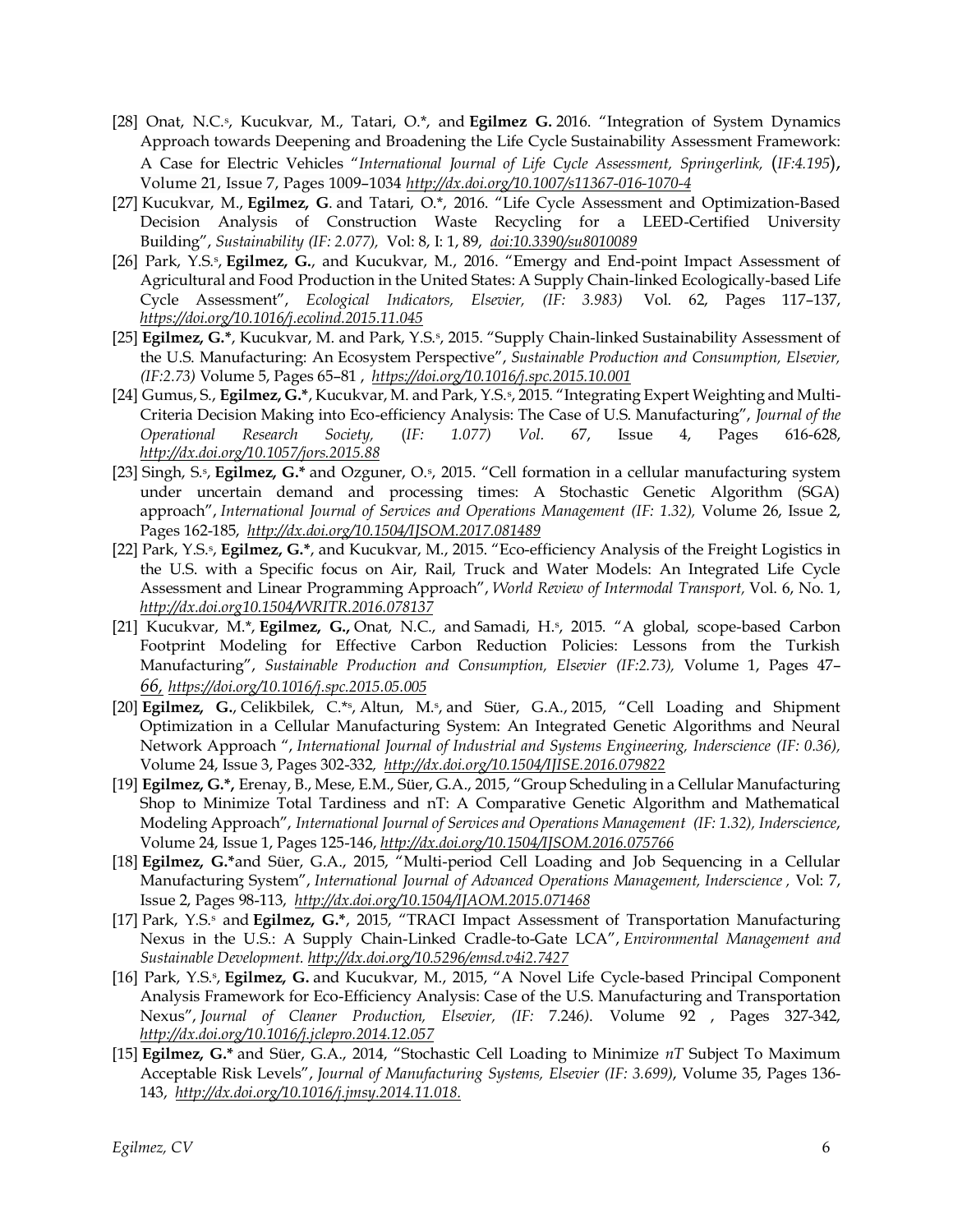- [14] **Egilmez, G.\***, Gumus, S., Kucukvar, M., 2014, "Environmental Sustainability Benchmarking of U.S. and Canada Metropoles: An Expert Judgment-based Fuzzy Multi-criteria Decision-Making Approach", *Cities – The International Journal of Urban Policy and Planning, Elsevier, (IF: 2.797)* , Volume 42, Pages 31-41, *<http://dx.doi.org/10.1016/j.cities.2014.08.006>*
- [13] **Egilmez, G.\*** and Park, Y.S.<sup>s</sup> , 2014, "Transportation Related Carbon, Energy and Water Footprint Analysis of U.S. Manufacturing: A Life Cycle-based Sustainability Assessment", *Transportation Research Part D: Transport and Environment, Elsevier, (IF: 3.445),* Volume 32, Pages 143- 159, *[http://dx.doi.org/10.1016/j.trd.2014.07.001.](http://dx.doi.org/10.1016/j.trd.2014.07.001)*
- [12] Kucukvar, M.<sup>s</sup>, Tatari, O. and Egilmez, G.\*, 2014, "Sustainability Assessment of U.S. Final Consumption and Investments: Triple-Bottom-Line Input-Output Analysis", *Journal of Cleaner Production, Elsevier, (IF:* 7.246*)*, Volume 81, Pages 234-243, *[http://dx.doi.org/10.1016/j.jclepro.2014.06.033.](http://dx.doi.org/10.1016/j.jclepro.2014.06.033)*
- [11] **Egilmez, G.\*,** Erenay, B.<sub>\*</sub>, and Süer, G.A., 2014, "Stochastic Skill-based Manpower Allocation in a Cellular Manufacturing System", *Journal of Manufacturing Systems, Elsevier*, *(IF: 3.699)*, Volume 33, Issue 4, Pages 578-588, *[http://dx.doi.org/10.1016/j.jmsy.2014.05.005.](http://dx.doi.org/10.1016/j.jmsy.2014.05.005)*
- [10] Kucukvar, M., **Egilmez, G.\*** and Tatari, O., 2014, "Evaluating Environmental Impacts of Alternative Construction Waste Management Approaches Using Supply Chain-linked Life-Cycle Analysis", *Waste Management Research,* (*IF: 1.114)*, Volume 32, Issue 6, Pages 500-508, *[http://dx.doi.org/10.1177/0734242X14536457.](http://dx.doi.org/10.1177/0734242X14536457)*
- [9] Onat, N.C.<sup>s</sup>, **Egilmez, G.\*** and Tatari, O., 2014, "Towards Greening the U.S. Residential Building Stock: A System Dynamics Approach", *Building and Environment, Elsevier,* (*IF: 4.464), Volume 78, Pages* 68-80, *[http://dx.doi.org/10.1016/j.buildenv.2014.03.030.](http://dx.doi.org/10.1016/j.buildenv.2014.03.030)*
- [8] Kucukvar, M., Noori, M.<sup>s</sup> , **Egilmez, G.** and Tatari, O.\*, 2014, "Stochastic decision modeling for sustainable pavement designs", *International Journal of Life Cycle Assessment, Springerlink*, (*IF: 3.173)* June 2014, Volume 19, [Issue](https://link.springer.com/journal/11367/19/6/page/1) 6, Pages 1185–1199. *[http://dx.doi.org/10.1007/s11367-014-0723-4.](http://dx.doi.org/10.1007/s11367-014-0723-4)*
- [7] Kucukvar, M., Gumus, S., **Egilmez, G**., and Tatari, O.\*, 2014, "Ranking the sustainability performance of pavements: An intuitionistic fuzzy decision-making method", *Automation in Construction, Elsevier*, *(IF: 3.432*) Volume 52, Issue 5, 2014. *[http://dx.doi.org/10.1016/j.autcon.2013.12.009.](http://dx.doi.org/10.1016/j.autcon.2013.12.009)*
- [6] **Egilmez, G.\*,** Kucukvar, M.<sup>s</sup> , Tatari, O. and Bhutta, M.K., 2014, "Supply Chain Sustainability Assessment of US Food Manufacturing: A Life Cycle-based Frontier Approach", Resources Conservation and Recycling, Elsevier, *(IF: 4.141)* Volume: 82, January 2014, Pages 8–20. *[http://dx.doi.org/10.1016/j.resconrec.2013.10.008.](http://dx.doi.org/10.1016/j.resconrec.2013.10.008)*
- [5] **Egilmez, G.\*** and Süer, G.A, 2013, "The Impact of Risk on the Integrated Cellular Design and Control", *International Journal of Production Research, Taylor and Francis (IF: 2.623)*, Volume 52, Issue 5, Pages 1455-1478, *[http://dx.doi.org/10.1080/00207543.2013.844375.](http://dx.doi.org/10.1080/00207543.2013.844375)*
- [4] **Egilmez, G.**<sup>s</sup>, Süer, G.A.\* and Huang, J.<sup>s</sup>, 2012, "Stochastic Cellular Manufacturing System Design Subject To Maximum Acceptable Risk Level", *Computers and Industrial Engineering, Elsevier,* (*IF: 3.195)* Volume 63, Issue 4, December 2012, Pages 842–854, *[http://dx.doi.org/10.1016/j.cie.2012.05.006.](http://dx.doi.org/10.1016/j.cie.2012.05.006)*
- [3] **Egilmez, G.**s**\*** and McAvoy, D., 2013, "Benchmarking Road Safety of U.S. States: A DEA-Based Malmquist Productivity Index Approach", Accident Analysis and Prevention, Elsevier, *(IF: 3.244)* Volume 53, Pages 55-64, *<http://dx.doi.org/10.1016/j.aap.2012.12.038>*
- [2] **Egilmez, G.**s**\*,** Kucukvar, M. and Tatari, O., 2013, "Sustainability Assessment of U.S. Manufacturing Sectors: An Economic Input Output-based Frontier Approach", Journal of Cleaner Production, Elsevier, *(IF:* 7.246*)* Volume 53, 15 August 2013, Pages 91–102, *[http://dx.doi.org/10.1016/j.jclepro.2013.03.037.](http://dx.doi.org/10.1016/j.jclepro.2013.03.037)*
- [1] **Egilmez, G.**<sup>s</sup> and Tatari, O.\* 2012, "A Dynamic Modeling Approach To Highway Sustainability: Strategies to Reduce the Overall Impact, *Transportation Research Part D: Transport and Environment, Elsevier,*, Elsevier, *(IF: 3.445)* Vol: 46. I:7, Pages: 1086-1096. *[http://dx.doi.org/10.1016/j.tra.2012.04.011.](http://dx.doi.org/10.1016/j.tra.2012.04.011)*

#### **Edited Book**

-**Egilmez, G.**, 2018, *Agricultural Value Chain*, Intech Open Publishers, ISBN: 978-1-78923-007-9 [\(Pdf](https://www.intechopen.com/books/agricultural-value-chain))

#### **Refereed Book Chapter**

*Egilmez, CV* 7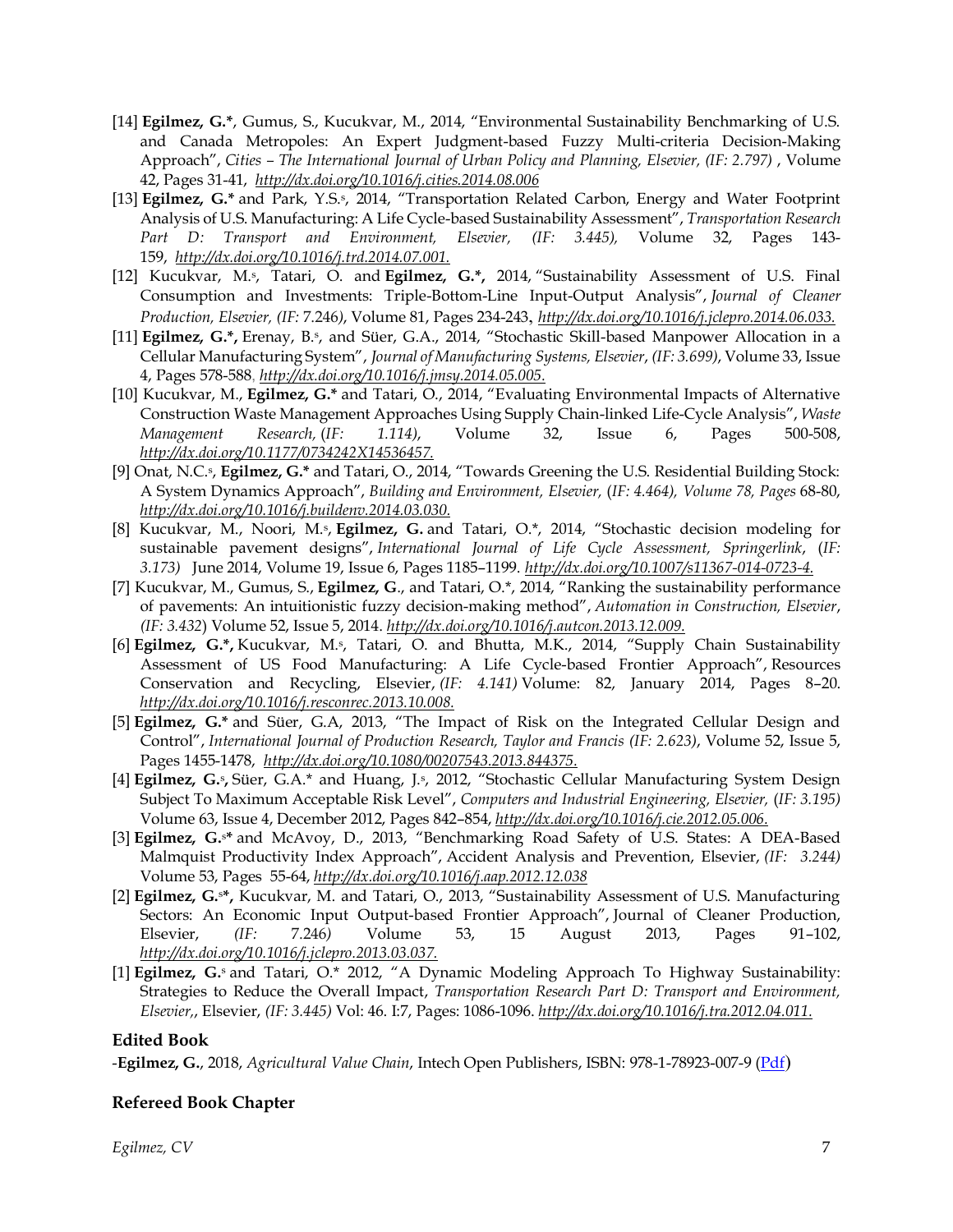- [2] Park, Y.S.<sup>s</sup> , **Egilmez, G.\***, and Kucukvar, M., 2016, "Chapter 24: Cradle-to-gate Life Cycle Analysis of Agricultural and Food Production in the U.S.: A TRACI Impact Assessment", in Sustainability Challenges in the Agro-Food Sector, Wiley Blackwell Publishers, UK *(In Print)*
- [1] **Egilmez, G.,** Süer, G.A.\* and Ozguner, O.<sup>s</sup> 2011. "Stochastic Cellular Manufacturing System Design with Hybrid Similarity Coefficient", in "*Manufacturing Systems*", ISBN: 979-953-307-493-0.

#### **Conference Proceedings (***Refereed Papers***)**

- [16] Khalafallah, S.\*, and **Egilmez, G.,** 2021, "A stochastic mixed integer linear programming approach to skill-based workforce allocation in SERUs", Institute of Industrial and Systems Engineers Annual Conference & Expo, May 22-25, 2021 (Virtual).
- [15] Patel, H.<sup>s</sup>, Thakkar, S.<sup>s</sup>, **Egilmez, G.\***, 2020, "Exploratory Analysis of Factors Affecting the Response Capability of Governments to COVID-19", 51st Annual Conference of the Decision Sciences Institute, 21 - 23 November 2020 (Virtual)
- [14] **Egilmez, G.\*,** 2019, "Project-based service-learning integration in data analytics and statistics courses", Decision Science Institute's 50<sup>th</sup> Annual Conference, November 22-25, 2019, New Orleans, LA [\[Pdf\]](https://www.dropbox.com/s/9v53303vrpsup4j/DSI2019_FinalPaper_Egilmez.pdf?dl=0)
- [13] **Egilmez, G.\*,** Viscomi, P.A., Carnasciali, MI., 2019, "Assessing an Online Engineering Ethics Module from Experiential Learning Perspective", American Society of Engineering Education, 126th Annual Conference and Exhibition, June 16-19, Tampa, FL, USA [\[Pdf\]](https://peer.asee.org/assessing-an-online-engineering-ethics-module-from-experiential-learning-perspective)
- [12] **Egilmez, G.\*,** Sormaz, D., Gedik, R., 2018, "A Project-based Learning Approach in Teaching Simulation to Undergraduate and Graduate Students", American Society of Engineering Education, 125th Annual Conference and Exhibition, June 24-27, Salt Lake City, UT, USA [\[Pdf\]](https://peer.asee.org/a-project-based-learning-approach-in-teaching-simulation-to-undergraduate-and-graduate-students)
- [11] **Egilmez, G.\*,** Gedik, R., 2018, "A Gamification Approach for Experiential Education of Inventory Control", American Society of Engineering Education, 125th Annual Conference and Exhibition, June 24-27, Salt Lake City, UT, USA [\[Pdf\]](https://peer.asee.org/a-gamification-approach-for-experiential-education-of-inventory-control)
- [10] Park, Y.S\*<sup>s</sup> , Lim S, **Egilmez, G.,**and Szmerekovsky, J.,2016, "Environmental efficiency assessment of U.S. transportation sector: A slack based data envelopment analysis approach." Transportation Research Record, Annual Meeting, Washington DC, USA [\[Pdf\]](https://trid.trb.org/view/1513880)
- [9] Erenay, B.\*, **Egilmez, G.**, and Suer, G.A., 2015, "Stochastic Capacitated Lot Sizing Subject to Maximum Acceptable Risk Level of Overutilization", 26th Annual POMS Conference, May 8-11, Washington DC, USA
- [8] **Egilmez, G.** and McAvoy, D.\*, 2013, "*Benchmarking Road Safety of US States: A Frontier Approach*", Transportation Research Board 92nd Annual Meeting, 13-2122, 13-17 January, Washington DC
- [7] **Egilmez, G.** and Süer, G.A.\*, 2012, "*Multi-period Cell Loading in Cellular Manufacturing Systems*", IEOM, July 3-6, Istanbul, Turkey.
- [6] **Egilmez, G.\***, Süer, G.A. and Celikbilek, C., 2012, "*Stochastic Identical Parallel Machine Scheduling to Minimize Risky Jobs*", IIE Annual Conference and Expo, May 19-23, Orlando FL.
- [5] **Egilmez, G.\*** and Süer, G.A., 2012, "*Stochastic Single Machine Family Scheduling to Minimize the Number of Risky Jobs*", POMS, April 20-23, Chicago, IL USA.
- [4] **Egilmez, G.\***, Süer, G.A. and Ozgüner, O., 2012, "*Capacitated Cellular Manufacturing System Design: A Genetic Algorithm Approach*", POMS, April 20-23, Chicago, IL USA.
- [3] **Egilmez, G.\*** and Süer, G.A., 2011, "*Stochastic Manpower Allocation and Cell Loading in Cellular Manufacturing Systems*", The 41st International Conference on Computers and Industrial Engineering, October 23-26, Los Angeles, CA USA.
- [2] **Egilmez, G.\*** and Süer, G.A., 2011. "*Stochastic Cell Loading, Family and Job Sequencing in a Cellular Manufacturing Environment*", The 41st International Conference on Computers and Industrial Engineering, October 23-26, Los Angeles, CA USA.
- [1] Süer, G.A., Mese, E.M. and **Egilmez, G.**, 2011, *"Cell Loading, Family and Job Sequencing to Minimize TT*" International Conference on Intelligent Manufacturing Logistics Systems, February 27 – March 01, Chung-Li, Taiwan.

#### **Conference Proceedings (***Refereed Abstracts***)**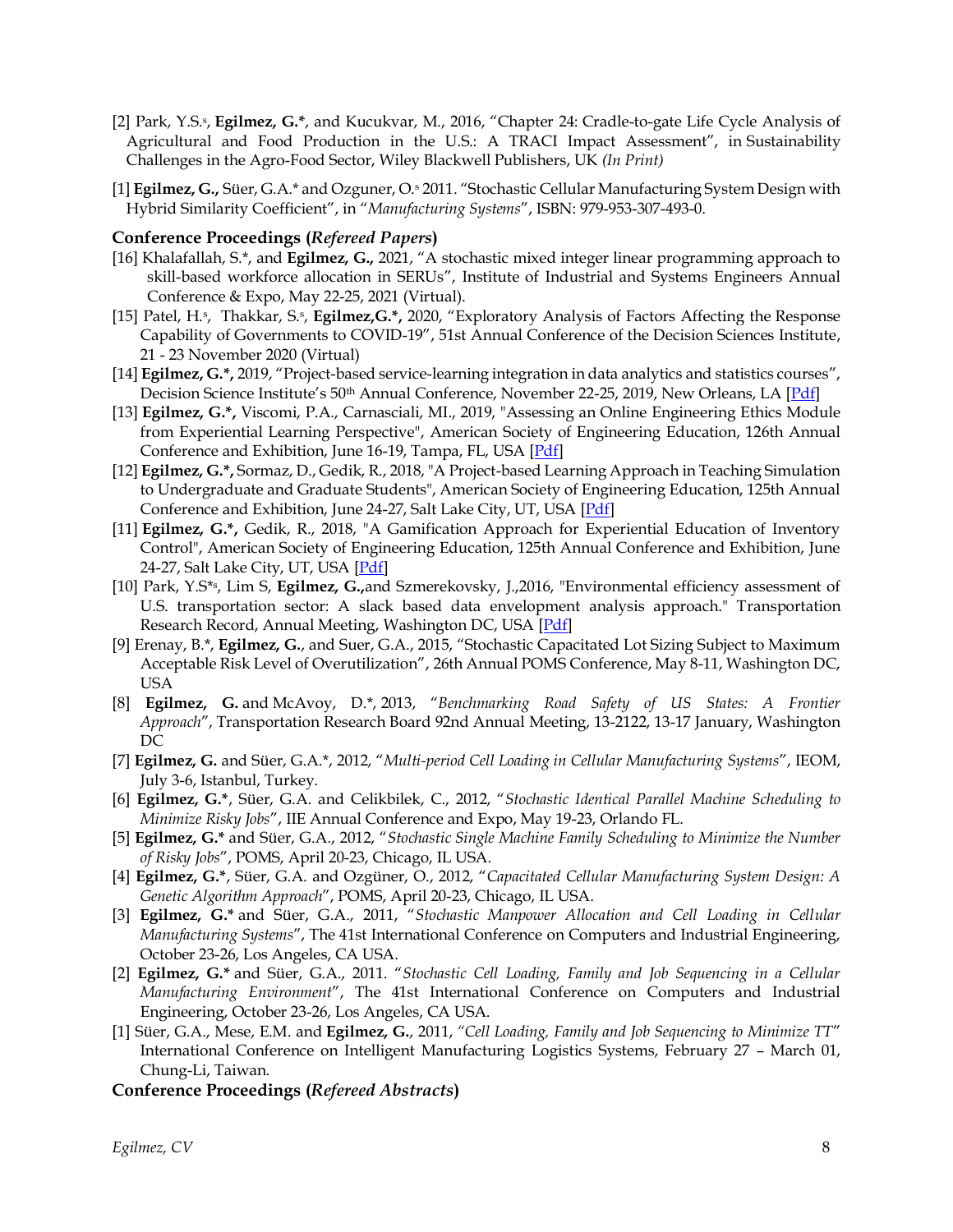- [52] Panchal, M., Joshi, D., Egilmez, G., 2022, "*Layer Analysis of U.S. Manufacturing and its Global Supply Chains: A Multi-Region Input-Output Analysis Approach*", Institute of Industrial and Systems Engineers Annual Conference and Expo, May 21-24, 2022, Seattle, WA.
- [51] Bai, L., Gedik, R., Egilmez, G., 2021, "*What It Takes to Win or Lose A Soccer Game? A Machine Learning Approach to Understand the Impact of Game and Team Statistics*", Decision Science Institute's 52nd Meeting, November 17-20, 2021 (Virtual).
- [50] Lamichhane, S., **Egilmez, G.\***, Gedik, R., 2020, "*A PCA Application to Assess OECD Countries' Sustainable Development Performance*", Institute of Industrial and Systems Engineers Virtual Conference and Expo, November 1-3, 2020
- [49] Ezici, B., **Egilmez, G.\*,** Gedik, R., 2019, "An Integrated MRIO And DEA Approach for Renewable and Nonrenewable Energy Analysis of The U.S. Manufacturing" Decision Science Institute's 50<sup>th</sup> Meeting, November 23-25, 2019, New Orleans, LA
- [48] Egilmez, G.\* and Erenay, B., 2019, "Assessing the Readiness of OECD Countries for Industry 4.0 Adoption", International Conference on Production Research, August 9-14, 2019, Chicago, IL, USA.
- [47] Bai, L., Gedik, R.\*, **Egilmez, G.**, "Predicting Severity and Investigating Risk Factors of Traffic Crashes in Connecticut" Decision Science Institute's 50<sup>th</sup> Meeting, November 23-25, 2019, New Orleans, LA
- [46] Ezici, B.<sup>s</sup> , **Egilmez, G.\***, and Gedik, R., 2019, "Renewable and Nonrenewable Energy Use Analysis of the U.S. Manufacturing: A Time-series MRIO Approach", 30th POMS Annual Conference, May 2-6, 2019, Washington DC
- [45] Erenay, B.\*, **Egilmez, G.**, Sanni, S.<sup>s</sup> 2018, "Benchmarking logistics performances of emerging economies: A DEA-based Malmquist productivity index approach", Decision Sciences Institute 49<sup>th</sup> Annual Meeting, November 17-19,2018, Chicago, IL
- [44] **Egilmez, G.,** Gedik, R, Oztanriseven, F.\*, Ezici, B., 2018, "A Multi-Region Input-Output Analysis of U.S. Manufacturing Industries", Decision Sciences Institute 49th Annual Meeting, November 17-19, 2018, Chicago, IL
- [43] **Egilmez, G.\***, Erenay, B., 2018, "A project-based experiential learning approach in Project Management course", Decision Sciences Institute 49th Annual Meeting, November 17-19,2018, Chicago, IL
- [42] Ezici, B.<sup>s</sup> , **Egilmez, G.\*,** Gedik, R., 2018, "Energy Footprint Analysis of U.S. Manufacturing: A Multi Region Input Output Framework", Institute of Industrial and Systems Engineers Annual Conference and Expo, May 19-22, 2018, Orlando, FL
- [41] Saber, M.<sup>s</sup> , **Egilmez, G.\*,** Ezici, B., 2018, "Multi Region Emergy and End Point Impact Life Cycle Assessment: Case of U.S. Manufacturing", Institute of Industrial and Systems Engineers Annual Conference and Expo, May 19-22, 2018, Orlando, FL
- [40] **Egilmez, G.**\* and Andrulat, A.<sup>s</sup> , 2017, "Teaching Inventory Control with Gamification", 48th Annual Meeting of Decision Sciences Institute, Washington DC, November 19, 2017.
- [39] **Egilmez, G.**\* and Gedik, R., 2017, "Investigating Production and Order Cycle Times in a Metal Powder Production Plant", 48th Annual Meeting of Decision Sciences Institute, Washington DC, November 19, 2017.
- [38] Erenay, B. and **Egilmez, G.**\*, 2017, "Engineering Interventions for Workplace Safety: Comparison of Baseline and Follow-up CTD Reports", 48th Annual Meeting of Decision Sciences Institute, Washington DC, November 19, 2017.
- [37] **Egilmez, G.**\* and Colletti, A.<sup>s</sup>, 2017, "Identifying the Barriers that Prevent the Effective Decision Making for Sustainable Development Across the Society and Organizations", Institute of Industrial and Systems Engineers Annual Conference, May 20-23, 2017, Pittsburgh, PA
- [36] **Egilmez, G.**\*, Aslam, M.<sup>s</sup> , Gedik, R., 2017, "Layer Analysis of the CO2 Sources in the U.S. Economic Supply Chains: An Input-Output Analysis",Institute of Industrial and Systems Engineers Annual Conference, May 20-23, 2017, Pittsburgh, PA
- [35] Gedik, R.\*, Ausseil, R.<sub>\*</sub>, Kalathia, D.<sub>\*</sub>, **Egilmez, G.**, 2017, "A Constraint Programming Approach to Minimize Makespan on Unrelated Parallel Machines with Sequence-Dependent Setup Times", Institute of Industrial and Systems Engineers Annual Conference, May 20-23, 2017, Pittsburgh, PA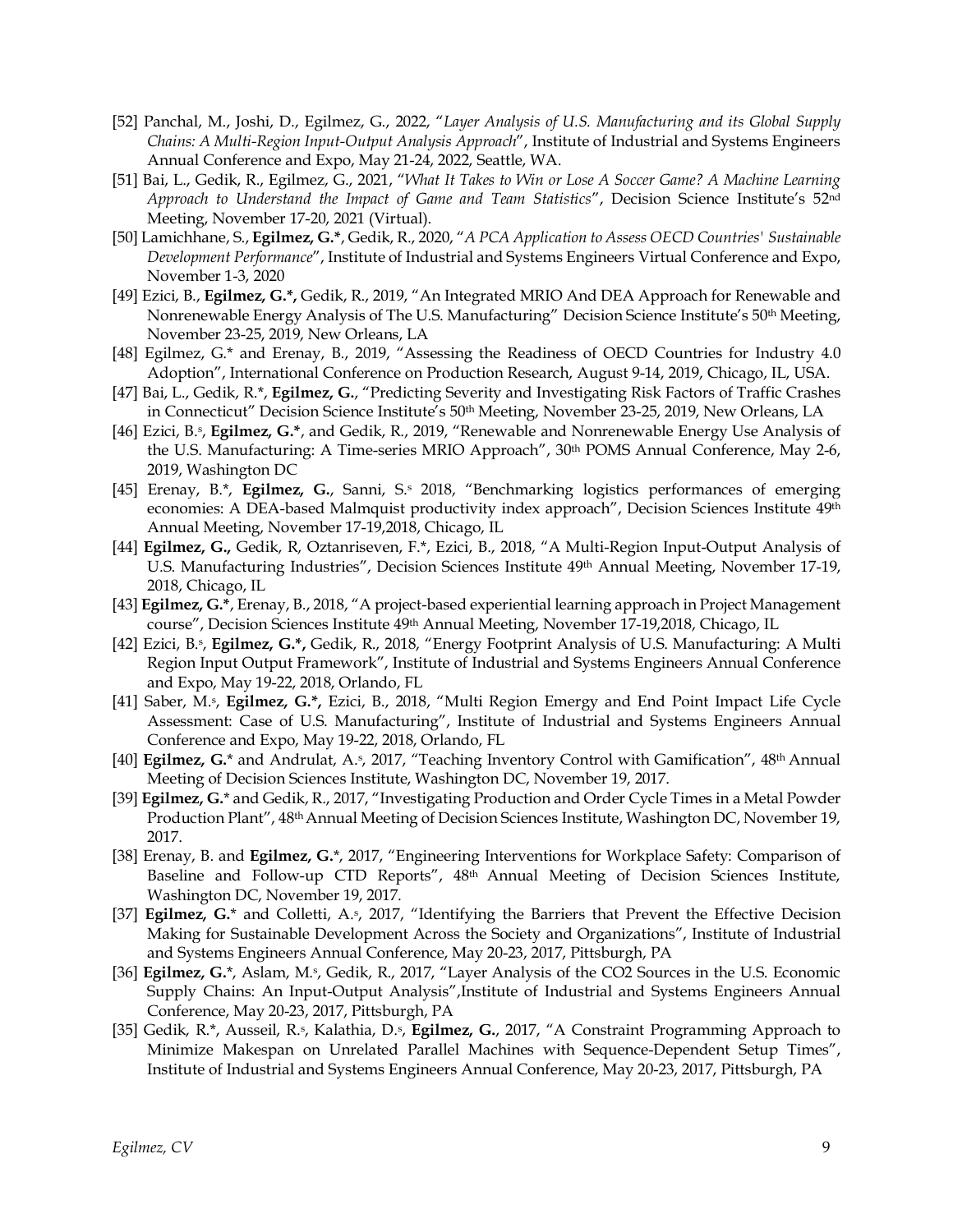- [34] Chang, B.\*, Starcher, K., Aktas, C., Chen, G., **Egilmez, G.**, 2017, "Economic Evaluation of Wind Energy Investments in Texas", Institute of Industrial and Systems Engineers Annual Conference, May 20-23, 2017, Pittsburgh, PA
- [33] Celikbilek, C.\*, **Egilmez, G.**., Erenay, B., 2017, "Optimization and Predictive Modeling for the US States Energy Industry", Production and Operations Management Society (POMS) 28<sup>th</sup> Annual Conference, Seattle, WA, May 5-8, 2017.
- [32] **Egilmez, G.**\*, 2016, "Triple-Bottom-Line Sustainability Assessment of University of New Haven", 47th Annual Meeting of Decision Sciences Institute, Austin, TX, November 19, 2016.
- [31] Onat, N.C., Kucukvar, M., Tatari, O., **Egilmez, G.**\*, 2016, "Systems Thinking in Life Cycle SustainabilityAssessment: The Case for Alternative Vehicle Options", Social LCA 2016, Harvard University, Cambridge, MA, June 13-15, 2016
- [30] **Egilmez, G.**\*, Park, Y.S.<sup>s</sup>, and Kucukvar, K., 2016, "Emergy and End-point Impact Assessment of Agricultural and Food Production in the United States: A Supply Chain-linked Ecologically-based Life Cycle Assessment" Institute of Industrial and Systems Engineers Annual Conference and Expo, May 21 – 21, 2016.
- [29] Onat, N.C.<sup>s</sup> , Kucukvar, M., Tatari, O., **Egilmez, G.**\*, 2016. "Dynamic Life Cycle Sustainability Assessment Framework for Electric Vehicles in the U.S." Transportation Research Board (TRB), 95th Annual Meeting, January 10–14, 2016,Washington, D.C, USA.
- [28] **Egilmez, G.**, Aslam, M. <sup>s</sup> and Kucukvar, M. 2015, A Layer Analysis Framework to Investigate the CO2 Sinks in the U.S. Manufacturing Supply Chain Network, INFORMS Annual Meeting, November 8-11, 2-15, Philedelphia, PA, USA
- [27] Kucukvar M.\*, and **Egilmez, G.**, 2015, "Integration of world economic input-output data to carbon footprint hot-spot analysis". Big Data Analysis and Education Conference Europe, co-organized with the IBM U.S and IBM Turkey, July 30-31, 2015, Istanbul Sehir University, Istanbul, Turkey.
- [26] **Egilmez, G.**, and Kucukvar, M.\*, 2015, "A framework for sustainability accounting of U.S. manufacturing supply chains: New insights from time-series economic data." Big Data Analysis and Education Conference Europe, co-organized with the IBM U.S and IBM Turkey, July 30-31, 2015, Istanbul Sehir University, Istanbul, Turkey.
- [25] **Egilmez, G.**, 2015, "Integration of Input Output Modeling with Life Cycle Assessment for Agricultural and Food Industries' Environmental Sustainability Assessment", 2015 ASABE North Central Intersectional Conference, Biltmore, Fargo, ND USA
- [24] Onat, N.C.<sup>s</sup> , **Egilmez, G.**, Tatari, O.\*, 2015, "Dynamic Modeling of the Green Building Movement in the U.S.: Strategies to Reduce Carbon Footprint of Residential Building Stock" ICSBIE 2015: International Conference on Sustainable Building and Infrastructure Engineering, Jul 29-30, 2015, Istanbul, Turkey
- [23] **Egilmez, G**., Erenay, B.\*, and Suer, G.A., (2015) "Stochastic Capacitated Hybrid Manufacturing System Design by Using the Cell Similarity Threshold to Combine Cellular and Process Layouts", 15th IFAC Symposium on Information Control Problems in Manufacturing. May 11-13, 2015, Ottawa, Canada
- [22] **Egilmez, G.\***, Kucukvar, M. and Park, Y.S.<sup>s</sup> , "Integrating scope-based carbon footprint modeling into global manufacturing supply chains", *IIE Annual Conference and Expo*, May 30 – June 2, 2015, Nashville, Tennessee.
- [21] Egilmez, G.\*, Kucukvar, M. and Park, Y.S.<sup>s</sup>, "Supply Chain-linked Triple Bottom Line Life Cycle Assessment of the US Manufacturing and Consumption Nexus", *IIE Annual Conference and Expo*, May 30 – June 2, 2015, Nashville, Tennessee.
- [20] **Egilmez, G.\*** and Park, Y.S.<sup>s</sup> , "Eco-efficiency Analysis of Manufacturing and Transportation Nexus in the U.S. with PCA", *INFORMS Annual Meeting*, November 9-12, 2014, San Francisco, California.
- [19] Park, Y.S. <sup>s</sup> and **Egilmez, G.\***, "Life Cycle based Environmental Impact Intensity Assessment of National Freight Transportation", *INFORMS Annual Meeting*, November 9-12, 2014, San Francisco, California.
- [18] Gumus, S., **Egilmez, G.\*** and Kucukvar, M., 2014, "Ranking Sustainability Performance of the US and Canada Metropoles: An IF-MCDM Approach", *INFORMS Annual Meeting*, November 9-12, 2014, San Francisco, California.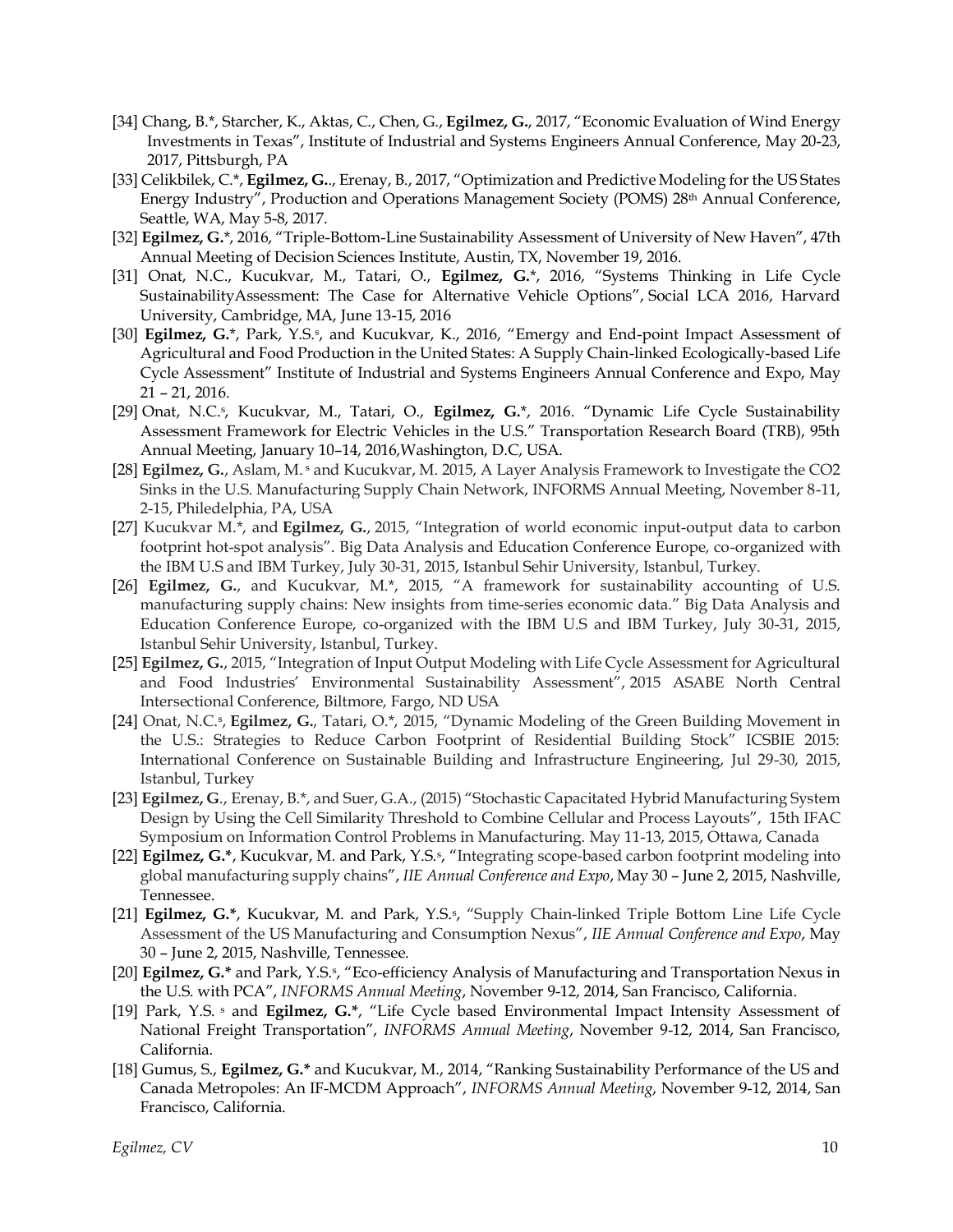- [17] Bhutta, M.K.S., **Egilmez, G.\***, Kucukvar, M., Tatari, O., 2014, "A Life Cycle Frontier Approach to Supply Chain Sustainability Assessment in the U.S. Food Manufacturing Sectors", *DSI Annual Meeting*, November 22-25, 2014, Tampa, FL, USA.
- [16] **Egilmez, G.\***, Suer, G.A. and Huang, J., 2014, "Stochastic Manufacturing Cell Formation subject to Maximum Allowable Risk", *2nd Annual International Conference on Industrial, Systems and Design Engineering*, 23-26 June 2014, Athens, Greece.
- [15] **Egilmez, G.\*** and Kucukvar, M., 2014, "Transportation-focused Environmental Impact Assessment of U.S. Manufacturing: A Life Cycle Analysis", *IIE Annual Conference and Expo*, May 31 – June 3, 2014, Montreal, Canada.
- [14] Kucukvar, M. and **Egilmez, G.\***, 2014, "Ecological Footprints of U.S. Manufacturing Industry", IIE Annual Conference and Expo, May 31 – June 3, 2014, Montreal, Canada.
- [13] Erenay, B.\*, Suer, G.A. and **Egilmez, G.**, 2014, "Stochastic Capacitated Plant Location to Minimize the Total Investment and Transportation Cost", *IIE Annual Conference and Expo*, May 31 – June 3, 2014, Montreal, Canada.
- [12] Celikbilek, C.<sup>s\*</sup>, Suer, G.A. and Egilmez, G., 2014, "Manufacturing Cell Loading and Shipment Optimization: A Joint GA and ANN Approach", *IIE Annual Conference and Expo*, May 31 – June 3, 2014, Montreal, Canada.
- [11] **Egilmez, G.,** Kucukvar, M.\*, and Tatari, O., 2013,"Life Cycle Sustainability Assessment of Buildingrelated Waste Recycling Considering the Onsite and Supply Chain Impacts", *ChemTech 2013*, 26-28, December, Istanbul, Turkey.
- [10] **Egilmez, G.\*,** Gumus, S. and Kucukvar, M., 2013, "Sustainability Performance Assessment of U.S. Food Manufacturing: A Fuzzy Eco-efficiency Analysis", *INFORMS Annual Meeting*, October 6-9, 2013. Minneapolis, MN, USA.
- [9] Kucukvar, M., **Egilmez, G.\*,** and **Tatari, O., 2013, "**Supply Chain Sustainability Assessment of the U.S. Manufacturing Sectors**",** *INFORMS Annual Meeting*, October 6-9, 2013. Minneapolis, MN, USA .
- [8] **Egilmez, G.\*,** Kucukvar, M. and Tatari, O., and Bhutta, M.K.S., 2013, "Supply Chain Sustainability Assessment of the Food Manufacturing Sectors in the United States", *International IIE Conference*, June 26-28, Istanbul, Turkey.
- [7] Kucukvar, M.\*, Noori, M., Tatari, O., **Egilmez, G.,** 2013, "Multi-criteria Decision Analysis of the U.S. Wind Power Technologies: A Triple Bottom-Line Accounting", *International IIE Conference*, June 26-28, Istanbul, Turkey.
- [6] Celikbilek, C.\*, **Egilmez, G.**, and Suer, G.A., 2013, "Stochastic Operating Room Capacity Allocation", *International IIE Conference*, June 26th-28th, Istanbul, Turkey
- [5] **Egilmez, G.\*,** Kucukvar, M.<sup>s</sup> and Tatari, O., 2013, "Benchmarking the Sustainability Performance of U.S. Manufacturing Sectors from an Eco-efficiency Perspective", *IIE Annual Conference and Expo*, May 18-22, 2013, San Juan, Puerto Rico.
- [4] **Egilmez, G.\*** and Schwerha, D., 2013, "Introduction of a Learning Effect into Single Machine Stochastic Scheduling To Improve Model Performance on Risky Jobs", *IIE Annual Conference and Expo*, May 18-22, 2013, San Juan, Puerto Rico.
- [3] Erenay, B.<sup>s</sup> , **Egilmez, G.\*** and Suer, G.A., 2013, "Stochastic Capacitated Lot Sizing subject to Maximum Acceptable Risk Level", *IIE Annual Conference and Expo*, May 18-22, 2013, San Juan, Puerto Rico.
- [2] **Egilmez, G.\***, Kucukvar, M.<sup>s</sup> and Tatari, O., 2013, "Sustainable Consumption and Investment Strategies for U.S. Final Demand Categories: A Macro-Level Analysis", *IIE Annual Conference and Expo*, May 18- 22, 2013, San Juan, Puerto Rico.
- [1] **Egilmez, G.** <sup>s</sup>**\*,** Kucukvar, M.<sup>s</sup> and Tatari, O., 2012, "*Assessing the Sustainability Performance of U.S. Industrial Sectors: A Life Cycle Analysis*", *IIE Annual Conference and Expo*, May 19-23, Orlando FL.

#### **Conference Proceedings (***Refereed Posters)*

[3] Khalafallah, S.\*, and **Egilmez, G.,** 2021, "*Application of Simulation Models to SERU and Assembly Lines Considering Operator Skill Level*", Institute of Industrial and Systems Engineers Annual Conference & Expo, May 21-24, 2022, Seattle, WA.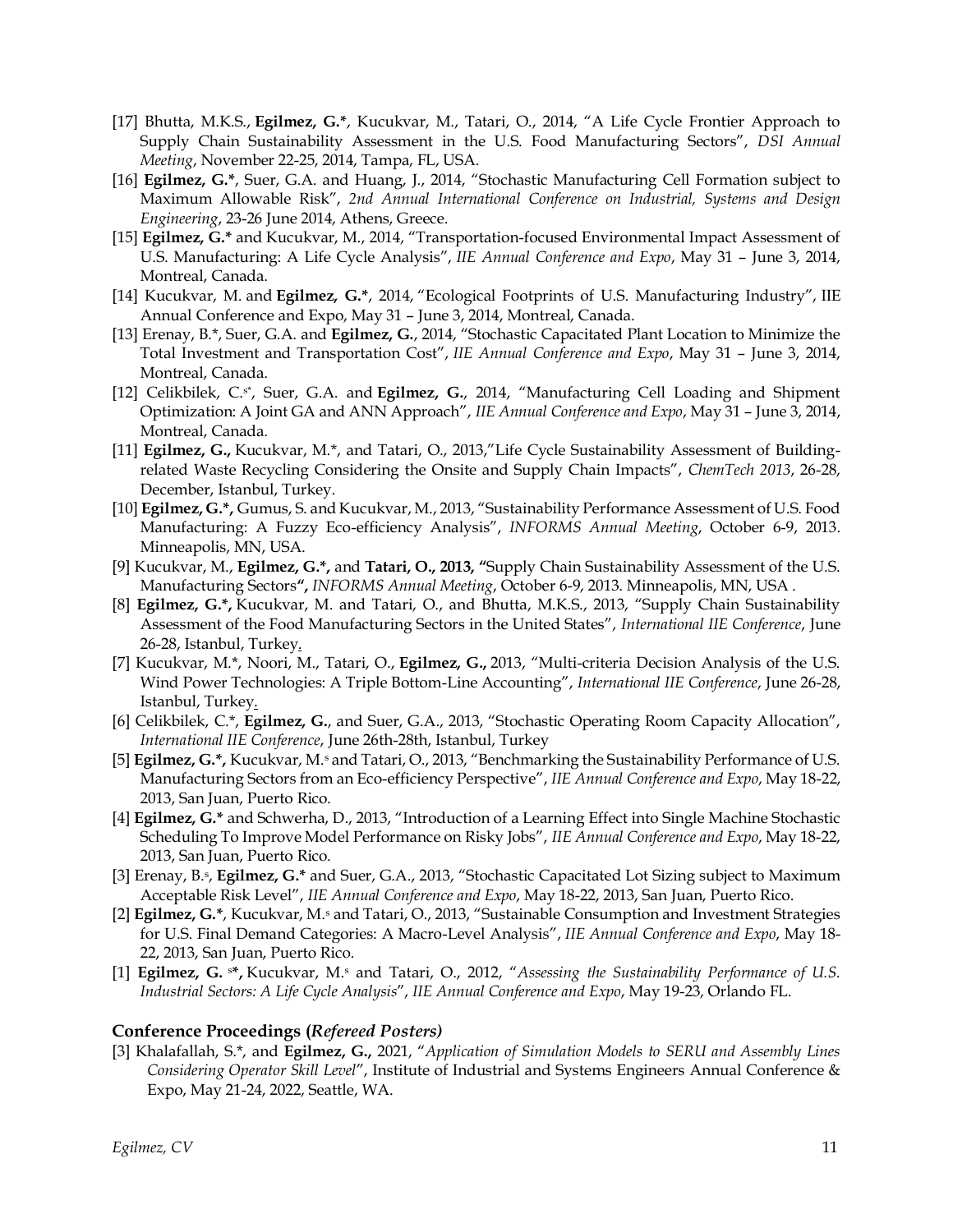- [2] Yong, P.S. and **Egilmez, G.\***, 2015, "Assessing the Ecosystem Goods and Service of U.S Modal Freight: Supply Chain Linked Cradle-to-Gate Ecological Based Life Cycle Model", International Symposium on Systematic Approaches to Environmental Sustainability in Transportation (ISSAEST), August 2-5, 2015 | Fairbanks, Alaska, USA
- [1] McAvoy, D.\*, **Egilmez, G.** and Park, Y.S.<sup>5</sup>, 2015, "Integrating Self-Organizing Maps into Road Safety Benchmarking to Provide Improvement Paths: DEA-Based Kohonen Network Approach", January 11- 15, 2015, in Washington, D.C.

#### **Poster Presentations** *(Nonrefereed)*

- [12] Lacmichane, S.<sup>s</sup> , **Egilmez, G.,** Gedik, R., 2019, "Benchmarking OECD Countries Sustainable Development Performance: A Goal-Specific PCA Approach", Graduate Student Showcase Spring 2019, University of New Haven, West Haven, CT
- [12] Bai, L.<sup>s</sup>, Gedik, R., Egilmez, G., 2019, "Predicting Severity of Traffic Crashes in Connecticut", Graduate Student Showcase Spring 2019, University of New Haven, West Haven, CT
- [11] Callia, R. <sup>s</sup> , , Gedik, R., and **Egilmez, G.**, 2018, "Assessing Supply Chain Resilience of the Manufacturing Industry in CT", Summer Undergraduate Research Fellowship (SURF)", SURF Poster Day, Fall 2018, University of New Haven, West Haven, CT
- [10] Vohora M.<sup>s</sup>, and Egilmez, G., 2017, "Road Safety in CT: Application of Data Analytics on Severity of Road Accidents", Graduate Student Expo Fall 2017, University of New Haven, West Haven, CT
- [9] Ezici, B.<sup>s</sup>, and Egilmez, G., 2017, "Global & Domestic Energy Use Impact Assessment of the U.S. Manufacturing", Graduate Student Expo Fall 2017, University of New Haven, West Haven, CT
- [8] Abbood, K.<sup>s</sup>, and **Egilmez, G.,** 2016, "Multi-region Input-Output-based Carbon and Energy Footprint Analysis of U.S. Manufacturing", Graduate Student Expo Fall 2016, University of New Haven, West Haven, CT
- [7] Owen, J.<sup>s</sup>, Egilmez, G., and Simson, A., 2016, "Should Neodymium Be Recycled?", SURF Project Presentation Fall 2016, University of New Haven, West Haven, CT
- [6] Arani, O.<sup>s</sup>, Vahid, M.<sup>s</sup>, and **Egilmez, G.,** 2016, "Multi-region Input-Output-based Carbon and Energy Footprint Analysis of U.S. Manufacturing", Graduate Student Expo Spring 2016, University of New Haven, West Haven, CT
- [5] Park, Y.S.<sup>s</sup> , Lim, S. H., and **Egilmez, G.,** 2016, "Environmental Efficiency Assessment of U.S. Transport Sector: A Slack-based Data Envelopment Analysis Approach", Transportation Research Board (TRB), 95th Annual Meeting, January 10–14, 2016,Washington, D.C, USA.
- [4] Onat, N.C.<sup>s</sup> , Kucukvar, M., Tatari, O., **Egilmez, G**., 2016, "Dynamic Life Cycle Sustainability Assessment Framework for Electric Vehicles in the U.S." Transportation Research Board (TRB), 95th Annual Meeting, January 10–14, 2016,Washington, D.C, USA.
- [3] Aslam, M.<sup>s</sup>, and Egilmez, G., 2015, "A Policy Programming Model for Optimized Carbon Footprint Reduction Strategies: Case study of Residential, Commercial and Industrial Buildings", ND EPSCoR State Conference - April 22nd, 2015, Fargo, ND.
- [2] Yong, P.S.<sup>s</sup> , and **Egilmez, G.**, 2015, "Carbon footprint reduction optimization for manufacturing and freight logistics nexus in U.S: Life cycle based linear programming approach", 56TH Annual. Transportation Research Forum, March 12-14, 2015, Atlanta, GA.
- [1] Yong, P.S.<sup>s</sup>, and **Egilmez, G.**, 2015, "Assessing the Ecosystem Goods and Service of U.S Modal Freight: Supply Chain Linked Cradle-to-Gate Ecological Based Life Cycle Model", International Symposium on Systematic Approaches to Environmental Sustainability in Transportation (ISSAEST), August 2-5, 2015 | Fairbanks, Alaska, USA.

#### **Dissertation**

- **Egilmez, G.**, 2012, "Stochastic Cellular Manufacturing System Design and Control", Industrial and Systems Engineering, Ohio University (Adviser: Dr. Gürsel A. Süer).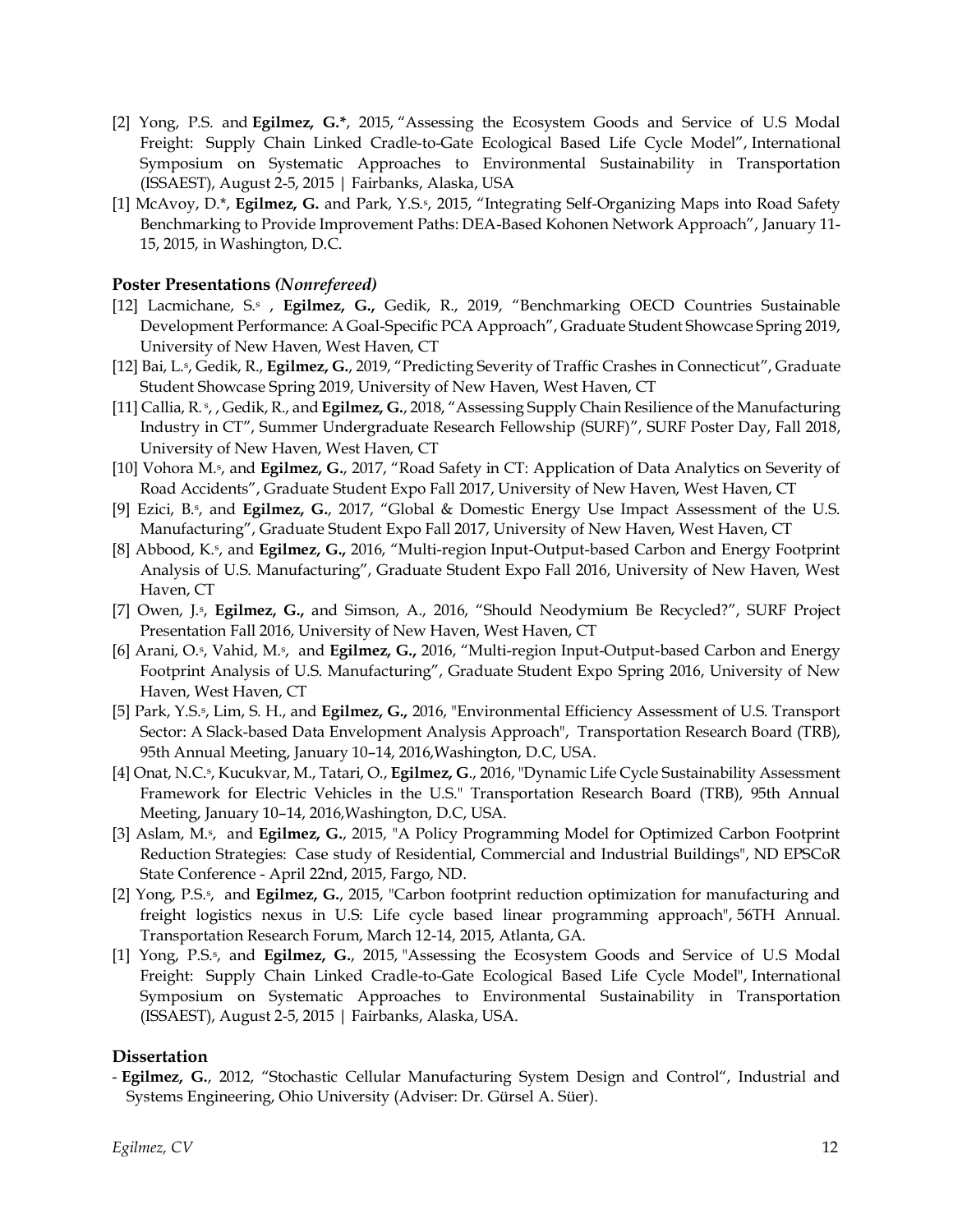[http://rave.ohiolink.edu/etdc/view?acc\\_num=ohiou1354351909](http://rave.ohiolink.edu/etdc/view?acc_num=ohiou1354351909)

#### **Theses**

- 1. **Egilmez, G.**, 2013, "Road Safety Assessment of U.S. States: A joint frontier and prediction modeling approach", Civil Engineering, Ohio University (Adviser: Dr. Deborah S. McAvoy). [http://rave.ohiolink.edu/etdc/view?acc\\_num=ohiou1374854708](http://rave.ohiolink.edu/etdc/view?acc_num=ohiou1374854708)
- 2. **Egilmez, G.**, 2009, "Consumption-driven Finite Capacity Inventory Planning and Production Control", Industrial and Systems Engineering, Ohio University (Adviser: Dr. Gürsel Suer). [http://rave.ohiolink.edu/etdc/view?acc\\_num=ohiou1251985130](http://rave.ohiolink.edu/etdc/view?acc_num=ohiou1251985130)

# **Other**

- **Egilmez, G.** and McAvoy, D., 2013, "Benchmarking Road Safety of US States: A DEA-based Malmquist Productivity Index Approach", Key Research Articles, Psychology Progress.

# **GRANTS, CONTRACTS, RESEARCH & INDUSTRY PROJECTS**

- − **Egilmez, G. (PI), "**Crafting a Successful Business Case and Stakeholder Engagement Plan**",** Promoting Entrepreneurial Minded Learning Mini-Grant, \$1,500, Spring 2021, University of New Haven
- − **Egilmez, G. (PI)**, "Process Improvement of Lake Gaillard Water Treatment Plant with Discrete Event Simulation Modeling", \$9, 867.17, Industry Project, Contract, Spring 2019, Regional Water Authority.
- − **Egilmez, G. (PI)**, "Teaching Project Management with Virtual Reality and Investigating its Impacts on Students' Learning Experience and Instructor's Teaching Experience", \$3,250, Summer Research Grant, Summer 2018, University of New Haven.
- − Ricozzi, C. (PI-Undergraduate Student), **Egilmez, G. (Faculty Mentor)**, Gedik, R. (Faculty Mentor), "Assessing Supply Chain Resilience of the Manufacturing Industry in CT", Summer Undergraduate Research Fellowship (SURF), \$1,500, Summer, 2018, University of New Haven, West Haven, CT
- − Andrulat, A. (PI- Undergraduate Student) and **Egilmez, G. (Faculty Mentor)**, "Developing a Serious Game to Enhance Experiential Education at UNH: An Application of Gamification to the Green Supply Chain Management", NASA Connecticut Space Grant Consortium, Spring, 2017, \$4,410.00
- − Johnson, O. (PI-Undergraduate Student), **Egilmez, G. (Faculty Mentor)**, Simson, A. (Faculty Mentor), "Sustainability Assessment of Rare Earth and Precious Metals in the CT Region" Summer Undergraduate Research Fellowship (SURF), \$1,450, Summer 2016, University of New Haven, West Haven, CT.
- − Andrulat, A., Huseini, I., and Scneph, I. (Undergraduate Students), **Egilmez (PI)**, Simulation Modeling of Metal Powder Production Plant, Fall 2016, Inventec Performance Chemicals, Deep River, CT
- − **Egilmez, G. (Project Assistant)**, "Work Safety Assessment of Ohio Transportation Sector", Summer 2011, Division of Safety and Hygiene, Bureau of Workers' Compensation, Pickerington, OH
- − **Egilmez, G. (Project Assistant)**, "Claims' Severity Analysis", Summer 2011, Division of Safety and Hygiene, Bureau of Workers' Compensation, Pickerington, OH

# **PRESENTATIONS**

- [37] "Layer Analysis of U.S. Manufacturing and its Global Supply Chains: A Multi-Region Input-Output Analysis Approach", Institute of Industrial and Systems Engineers Annual Conference and Expo, May 21-24, 2022, Seattle, WA.
- [36] "Panel Discussion on The Application of ISE to Sustainability", Panelist , Institute of Industrial and Systems Engineers Virtual Conference and Expo, November 1-3, 2020
- [35] "A PCA Application to Assess OECD Countries' Sustainable Development Performance", Institute of Industrial and Systems Engineers Virtual Conference and Expo, November 1-3, 2020
- [34] "Project-based Service-learning Integration in Data Analytics and Statistics Courses", Decision Science Institute's 50th Meeting, November 23-25, 2019, New Orleans, LA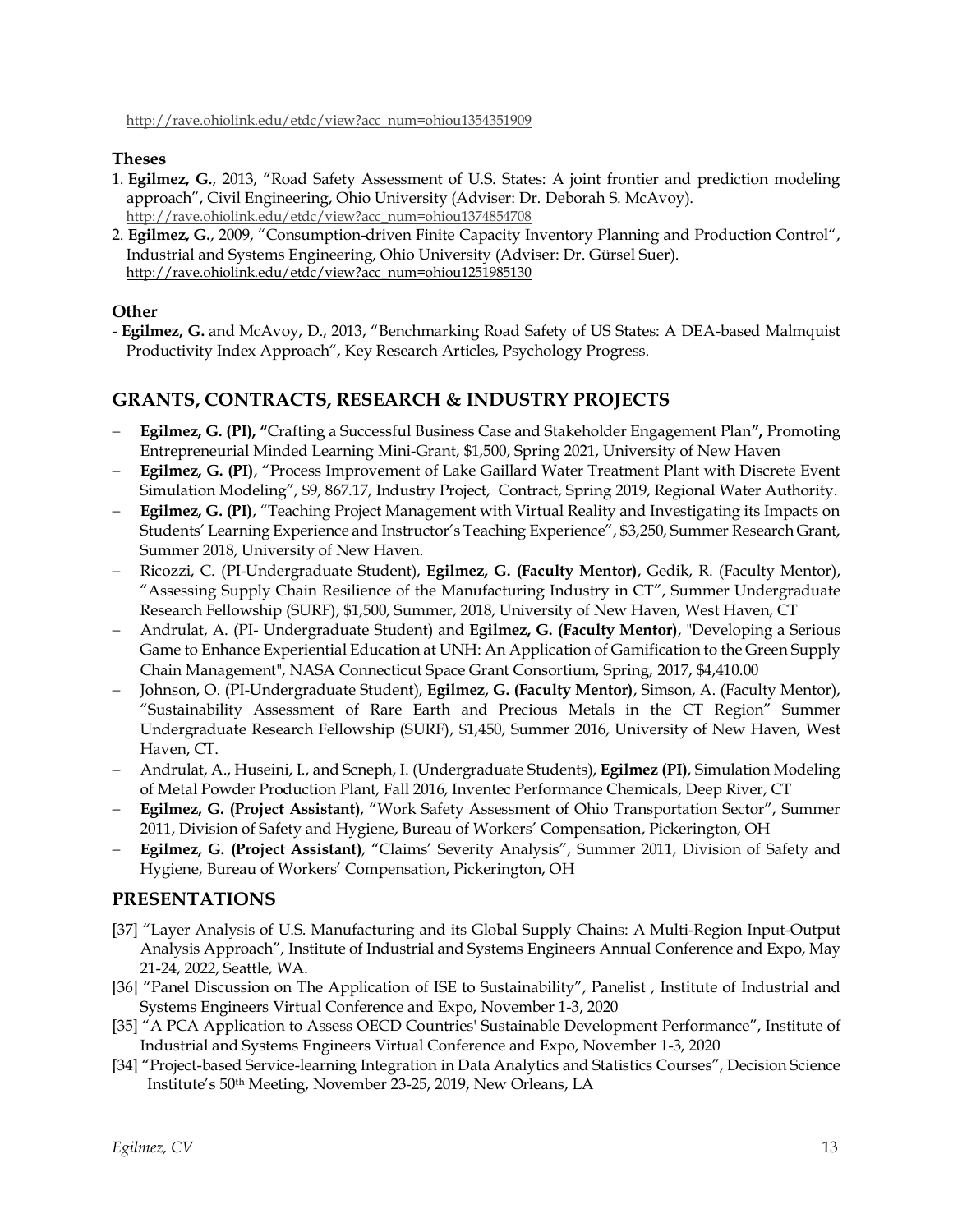- [33] "An Integrated MRIO And DEA Approach for Renewable and Nonrenewable Energy Analysis of The U.S. Manufacturing", Decision Science Institute's 50th Meeting, November 23-25, 2019, New Orleans, LA
- [32] "Assessing the Readiness of OECD Countries for Industry 4.0 Adoption", International Conference on Production Research, August 9-14, 2019, Chicago, IL, USA.
- [31] "Renewable and Nonrenewable Energy Use Analysis of the U.S. Manufacturing: A Time-series MRIO Approach", 30th POMS Annual Conference, May 2-6, 2019, Washington DC
- [30] "A project-based experiential learning approach in Project Management Course", 49th meeting of Decision Science Institute, Chicago IL,
- [29] "A Project-based Learning Approach in Teaching Simulation to Undergraduate and Graduate Students", American Society of Engineering Education, 125th Annual Conference and Exhibition, June 24-27, 2018, Salt Lake City, UT, USA
- [28] "A Gamification Approach for Experiential Education of Inventory Control", American Society of Engineering Education, 125th Annual Conference and Exhibition, June 24-27, Salt Lake City, 2018, UT, USA
- [27] "Teaching Inventory Control with Gamification", 48<sup>th</sup> Annual Meeting of Decision Sciences Institute, Washington DC, November 19, 2017.
- [26] "Investigating Production and Order Cycle Times in a Metal Powder Production Plant", 48th Annual Meeting of Decision Sciences Institute, Washington DC, November 19, 2017.
- [25] "Carbon Footprint Analysis of US Manufacturing", Food for thought Faculty Research Luncheon: Industry and Climate Change, University of New Haven, Bartels Alumni Center, October 10, 2017
- [24] "Layer Analysis of the CO2 Sources in the U.S. Economic Supply Chains: An Input-Output Analysis", Institute of Industrial and Systems Engineers Annual Conference, May 20-23, 2017, Pittsburgh, PA
- [23] "Identifying the Barriers that Prevent the Effective Decision Making for Sustainable Development Across the Society and Organizations", Institute of Industrial and Systems Engineers Annual Conference, May 20-23, 2017, Pittsburgh, PA
- [22] "Triple-Bottom-Line Sustainability Assessment of University of New Haven", 47th Annual Meeting of Decision Sciences Institute, Austin, TX, November18-21, 2016.
- [21] "Emergy and End-point Impact Assessment of Agricultural and Food Production in the United States: A Supply Chain-linked Ecologically-based Life Cycle Assessment" Institute of Industrial and Systems Engineers Annual Conference and Expo, May 21 – 21, 2016.
- [20] "A Layer Analysis Framework to Investigate The Co2 Sinks In The Us Manufacturing Supply Chain Network", INFORMS Annual Meeting, November8-11, 2015, Philadelphia, PA
- [19] "A framework for sustainability accounting of U.S. manufacturing supply chains: New insights from time-series economic data." Big Data Analysis and Education Conference Europe, co-organized with the IBM U.S and IBM Turkey, July 30-31, 2015, Istanbul Sehir University, Istanbul, Turkey.
- [18] "Eco-efficiency Analysis of Manufacturing and Transportation Nexus in the U.S. with PCA", *INFORMS Annual Meeting*, November 9-12, 2014, San Francisco, California.
- [17] "Ecological Footprints of U.S. Manufacturing Industry", IIE Annual Conference and Expo, May 31 June 3, 2014, Montreal, Canada.
- [16] "Stochastic Capacitated Plant Location to Minimize the Total Investment and Transportation Cost", IIE Annual Conference and Expo, May 31 – June 3, 2014, Montreal, Canada.
- [15] "Transportation-focused Environmental Impact Assessment of U.S. Manufacturing: A Life Cycle Analysis", IIE Annual Conference and Expo, May 31 – June 3, 2014, Montreal, Canada.
- [14] "Life Cycle Sustainability Assessment of Building-related Waste Recycling Considering the Onsite and Supply Chain Impacts", ChemTech 2013, 16-18, December, Istanbul, Turkey.
- [13] "Sustainability Performance Assessment of U.S. Food Manufacturing: A Fuzzy Eco-efficiency Analysis", INFORMS Annual Meeting, October 6-9, 2013. Minneapolis, MN, USA.
- [12] "Sustainable Supply Chain Management and the Triple Bottom Line EIO Modeling**",** INFORMS Annual Meeting, October 6-9, 2013. Minneapolis, MN, USA.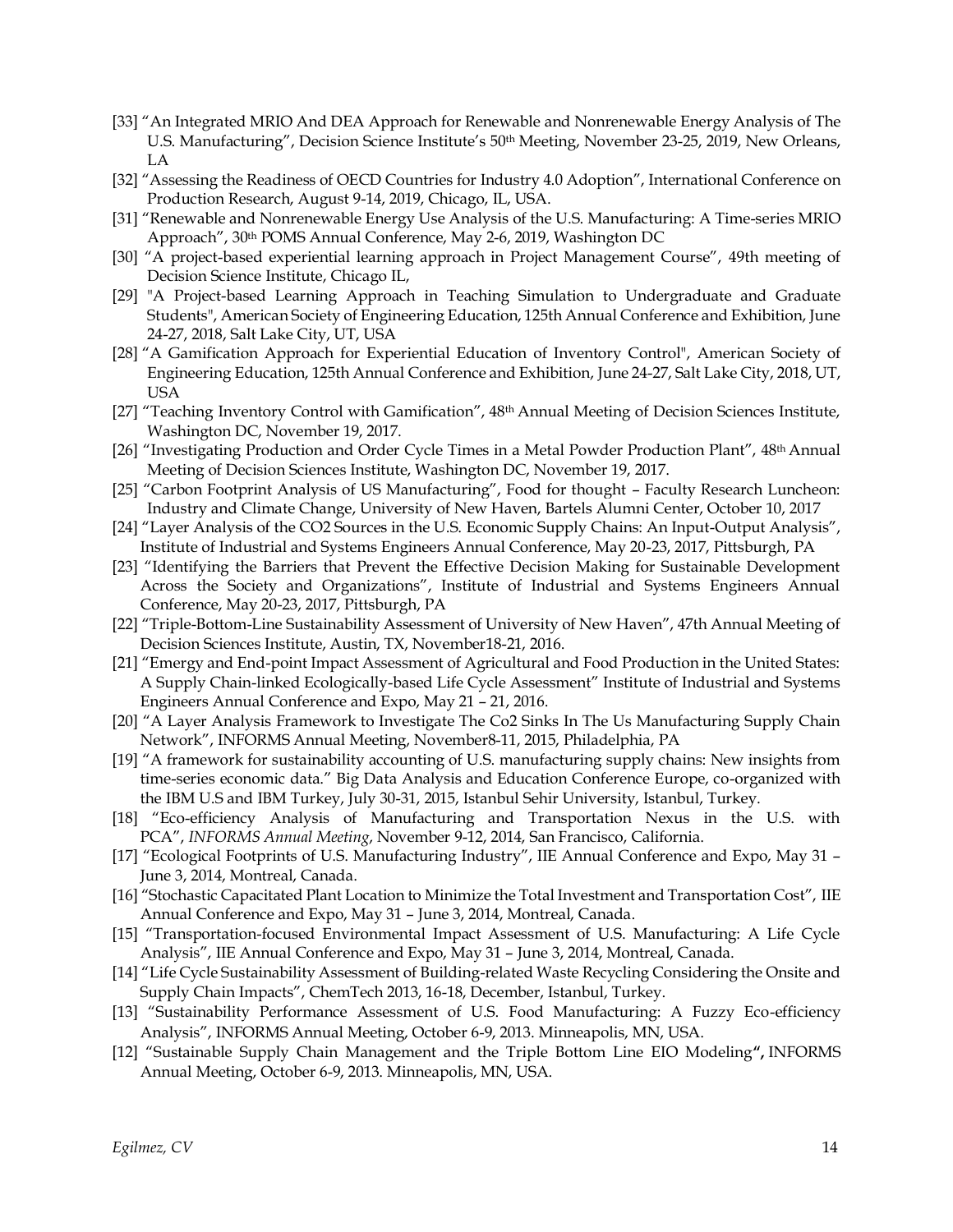- [11] "Benchmarking the Sustainability Performance of U.S. Manufacturing Sectors from an Eco-efficiency Perspective", IIE Annual Conference and Expo, May 18-22, 2013, San Juan, Puerto Rico.
- [10] "Introduction of a Learning Effect Into Single Machine Stochastic Scheduling to Minimize the Number of Risky Jobs", IIE Annual Conference and Expo, May 18-22, 2013, San Juan, Puerto Rico.
- [9] "Sustainability Assessment of U.S. Manufacturing Sectors: A Life Cycle Assessment Approach", IIE Annual Conference and Expo, May 19-23, 2012, Orlando FL USA.
- [8] "Stochastic Identical Parallel Machine Scheduling to Minimize Risky Jobs", *IIE Annual Conference and Expo*, May 19-23, 2012, Orlando FL USA.
- [7] "Stochastic Identical Parallel Machine Scheduling to Minimize Risky Jobs", Ohio University Research Fair, May 3, 2012, Athens, OH USA.
- [6] "Stochastic Cellular Manufacturing System Design Subject to Maximum Acceptable Risk Level", Research Workshop, May 2, 2012, Department of Industrial and Systems Engineering, Ohio University, Athens, OH USA.
- [5] "Single Machine Stochastic Family and Job Scheduling to minimize the number of risky jobs", *23rd Annual POMS Conference*, April 20-23, 2012, Chicago, IL USA.
- [4] "Capacitated Cellular Manufacturing System Design: A Genetic Algorithm Approach", *23rd Annual POMS Conference*, April 20-23, 2012, Chicago, IL USA.
- [3] "Claims' Frequency and Severity Assessment of Ohio Industrial Sectors: A joint application of Data Envelopment Analysis, Artificial Neural Networks and Dynamic Simulation Modeling", Proposal Presentation, Ohio Bureau of Workers Compensation, September 5, 2011, Pickerington, OH USA.
- [2] "Stochastic Cell Loading, Family and Job Sequencing in a Cellular Manufacturing Environment." *41st International Conference on Computers and Industrial Engineering*, October 23-26, 2011, Los Angeles, CA USA.
- [1] "Stochastic Manpower Allocation and Cell Loading in Cellular Manufacturing Systems." *41st International Conference on Computers and Industrial Engineering*, October 23-26, 2011, Los Angeles, CA USA.

## **SEMINARS & WEBINARS**

- [12] "Application of Stochastic Optimization and Simulation Models to Yatai SERU and Assembly Lines", Qatar University, Qatar, November 3, 2021
- [11] "Energy and Manufacturing Nexus and Policy Implications of Industry 4.0 on Sustainability", University of Bordeaux, Bordeaux, FRANCE, June 10, 2021
- [10] "Assessing Eco-efficiency of the U.S. Manufacturing Industries from Renewable vs. Non-renewable Energy Use Perspective", Mechanical, Industrial, and Biomedical Engineering Research Seminars, University of New Haven, West Haven, CT, November 1, 2019
- [9] "System Dynamics Simulation Modeling and An Application to U.S. Highway System Sustainability", Manufacturing Simulation Center, University of Connecticut, Storrs, CT, October 25, 2019
- [8] "LCA Methods and the Need for a Paradigm Shift for Climate Change Communication (3C)", Institute of Industrial and Systems Engineers, Sustainable Development Division, March 10, 2017 (*Webinar*)
- [7] "History of Modern Turkey: The Rise of Mustafa Kemal Ataturk to Present Day Turkey", Guilford Community Center, Guilford, 04/03/2016, CT, USA
- [6] "How to be more effective and efficient in academia while having too much on plate?" Department of Mathematics, Turkish Military Academy, January 6<sup>th</sup>, 2014, Ankara, Turkey.
- [5]"Higher Education in the U.S.: An Overview", College of Business, Mehmet Akif Ersoy University (MAKU), December 25th, 2013, Burdur, Turkey.
- [4] "Sustainable Systems Analysis (SSA) Research Overview", Department of IME Graduate Seminar, December 6th, 2013, NDSU, Fargo, ND, USA.
- [3] "The Impact of Risk on the Integrated Manufacturing System Design and Control", 02/08/2013, Eurofins Lancaster Laboratories Environmental, Richmond, VA, USA.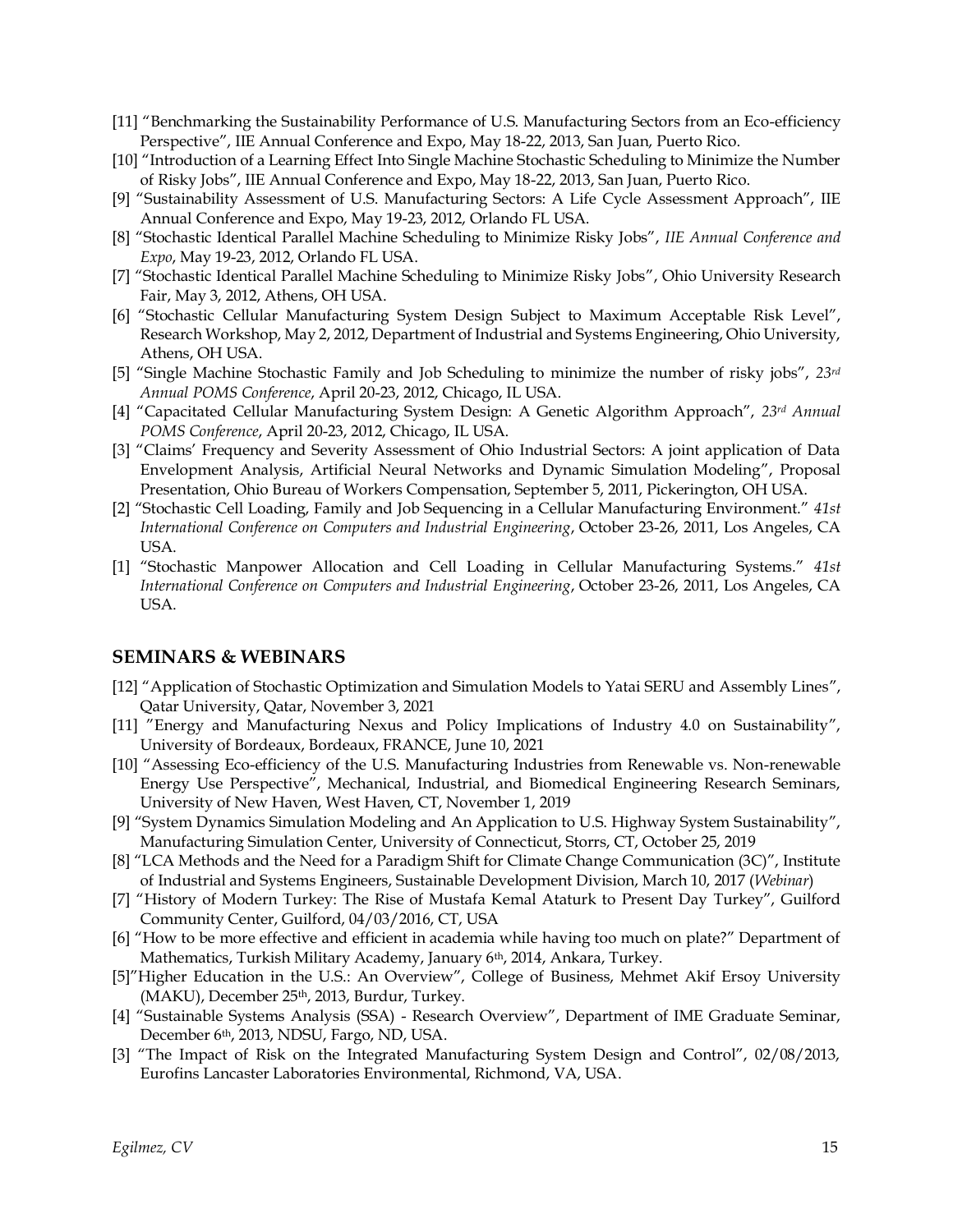- [2] "Stochastic Cell Loading Family Job Sequencing", Research Workshop, April 25, 2012, Department of Industrial and Systems Engineering, Ohio University, Athens, OH USA.
- [1] "Benchmarking U.S. States' Road Safety: A Frontier Approach", Civil Engineering Graduate Research Seminar, Ohio University, April 17, 2012, Athens, OH USA.

# **UNIVERSITY SERVICE**

- 1. *Committee Member*, SPA, Lindenwood University, Spring 2022-Present
- 2. *Committee Member*, Faculty Senate, University of New Haven, (Fall 2020 Fall 2021)
- 3. *Undergraduate Course Coordinator*, EASC 2232 Project Management and Engineering Economic Analysis, Tagliatela College of Engineering, University of New Haven (Spring, 2017 – Fall 2021).
- 4. *Faculty Adviser*, Industrial and Systems Engineering Student Chapter, University of New Haven, (Fall 2018- Fall 2021).
- 5. *Committee Member*, University Library Advisory Committee, University of New Haven, (Fall, 2017- Spring 2022).
- 6. *Committee Member*, Non-tenure-track Faculty Hiring Committee, Department of Mechanical and Industrial Engineering, University of New Haven (Fall, 2018-Spring, 2019).
- 7. *Committee Member*, Business Analytics Program Ad-Hoc Committee, College of Business, University of New Haven, (Fall, 2018-Spring 2019).
- 8. *Program Coordinator*, MS Industrial Engineering, Department of Mechanical and Industrial Engineering, University of New Haven, (Spring, 2018).
- 9. *Committee Chair*, College Undergraduate Curriculum Committee, Tagliatela College of Engineering, University of New Haven (Spring, 2018).
- 10. *Committee Member*, College Undergraduate Curriculum Committee (CUUC), Tagliatela College of Engineering, University of New Haven (Fall, 2017).
- 11. *Committee Member*, University Undergraduate Curriculum Committee (UUCC), Representative for the Tagliatela College of Engineering, University of New Haven (Fall 2016-Spring 2017).
- 12. *Committee Member*, Healthcare Minor Committee, Department of Industrial and Manufacturing Engineering, North Dakota State University (2014-2015).
- 13. *Committee Member*, Visiting Faculty Hiring Committee, Department of Industrial and Manufacturing Engineering, North Dakota State University (2014-2015).
- 14. *Committee Member*, Graduate Student Admissions Committee, Department of Industrial and Manufacturing Engineering, North Dakota State University (2014-2015).
- 15. *Committee Member*, Tenure-track Faculty Hiring Committee, Department of Industrial and Manufacturing Engineering, North Dakota State University (2013-2014).
- *16. Thesis/Dissertation Committee Chair/Member*
	- − Member, Thesis Committee, Rohan More, "Operational Decision Making in Health-care Using Control Charts", Fall 2020, University of New Haven
	- − Member, Thesis Committee, Austin Florio, "The Use of Low-Cost Sensors and A Convolutional Neural Network to Detect and Classify Mini-Drones", Fall 2020, University of New Haven
	- − Chair, Thesis Committee, "Predictive Machine Learning Applications to Crash and Soccer Datasets", Lu Bai, MS in Industrial Engineering, Fall 2019, University of New Haven (Co-chaired with Dr. Ridvan Gedik)
	- − Chair, Thesis Committee, "Benchmarking OECD Countries Sustainable Development Performance: A Goal-Specific PCA Approach", Shyam Lamichhane, MS Industrial Engineering, Spring 2019, University of New Haven
	- − Chair, Thesis Committee, "Global renewable and nonrenewable energy use impact assessment of U.S. manufacturing: An integrated cradle-to-gate LCA and DEA approach", Bahadir Ezici, MS Industrial Engineering, Fall 2018, University of New Haven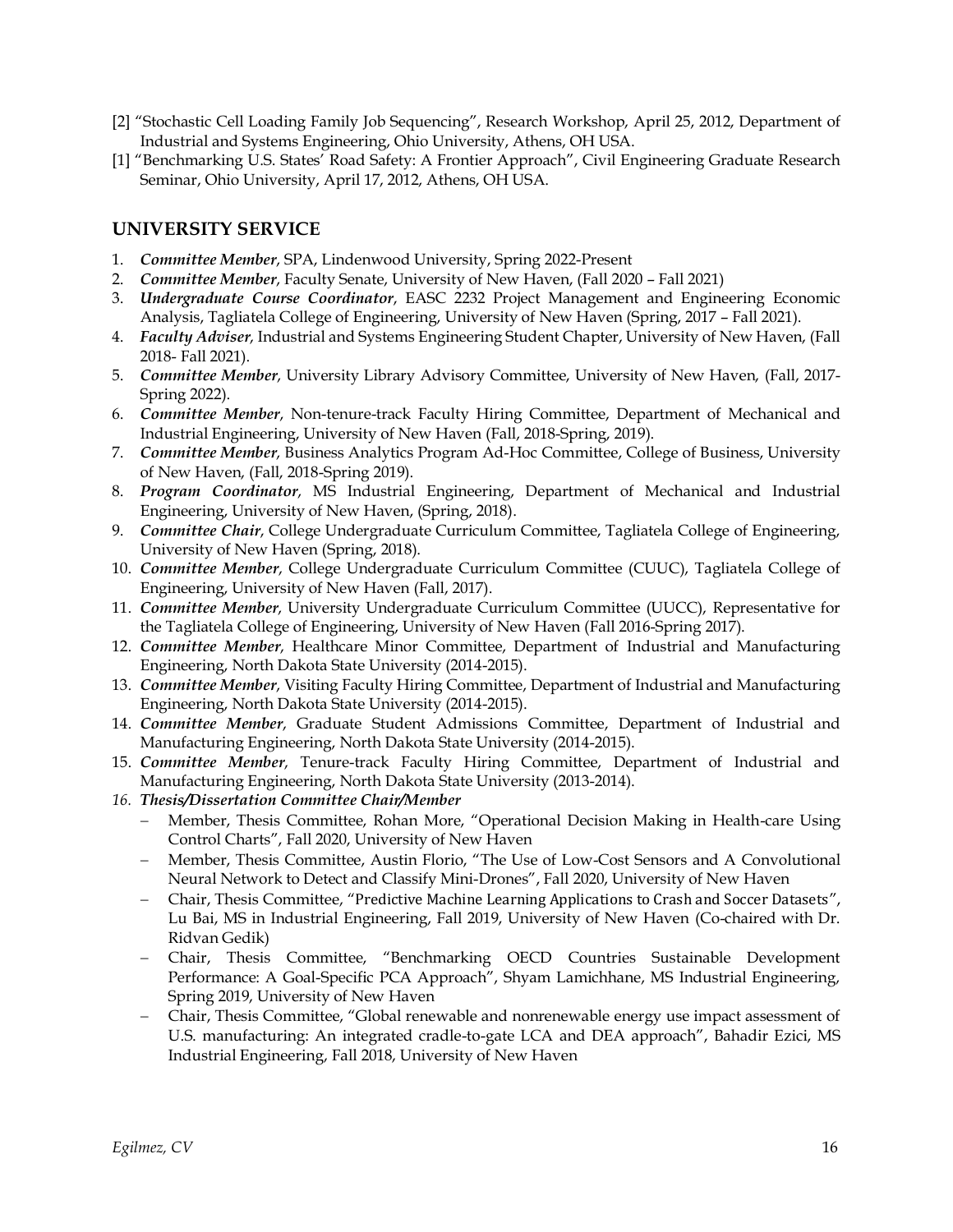- − Chair, Thesis Committee, "Midpoint and Endpoint Sustainability Assessment of U.S. and China Manufacturing A Comparative MRIO+RECIPE Analysis", Mustafa Saber, MS in Industrial Engineering, Fall 2018, University of New Haven
- − Member, Thesis Committee, "Identifying Noise Level in Military Logistics under Anti-Access/Area Denial (A2/AD)", Rosemond Aussil, MS in Industrial Engineering, Spring, 2018, University of New Haven
- − Member, Thesis Committee, "CFD Simulation and Analysis of Energy Consumption in Residential Buildings in Northeastern U.S.", Maryam Golbazi, MS in Civil Engineering, Summer 2017, University of New Haven
- − Chair, Thesis Committee, "Multi-region Input-Output-based Carbon and Energy Footprint Analysis of U.S. Manufacturing", Kadhim Abbood, MS in Industrial Engineering, Fall 2016, University of New Haven
- − Member, Thesis Committee, "Natural Gas Supply Chain Modeling by Using a Hybrid Simulation Approach", Zaid Kbah, MS in Engineering Operations Management, Fall 2016, University of New Haven
- − Member, Dissertation Committee, "Domain ontology-based detection approach to identify effect types of security requirements upon functional requirements", Bilal Ibrahim Al-Ahmad, Spring 2015, Department of Computer Science, North Dakota State University
- − Member, Thesis Committee, "Dynamic Pricing in Supply Chains: Bringing the Perishable Approach to Dynamic Car Market", Prateek Triphati, Fall 2014, Department of Industrial and Manufacturing Engineering, North Dakota State University

# **PROFESSIONAL SERVICE**

## 1. **President**

- − Sustainable Development Division, Institute of Industrial and Systems Engineers, Spring 2021- Spring 2022
- 2. **Track Chair**
	- − Sustainable Development Track, Institute of Industrial and Systems Engineers Virtual Conference and Expo, May 22-25, 2021
	- − Sustainable Development Track, Institute of Industrial and Systems Engineers Virtual Conference and Expo, November 1-3, 2020
	- − Manufacturing Sustainability, 25th International Conference on Production Research 2019, August 9-14, 2019, Chicago, IL
	- − Sustainable Development Track, Institute of Industrial and Systems Engineers Annual Conference and Expo, Orlando, FL, May 19-22, 2018
	- − Social, Economic, and Environmental Sustainability Track, Institute of Industrial and Systems Engineers Annual Conference and Expo, Pittsburgh, PA, May 20-23, 2017
- 3. **Session Chair**
	- − "UN SDG 13 Climate Action: Take urgent action to combat climate change and its impacts" , Institute of Industrial and Systems Engineers Annual Conference & Expo, May 21-24, 2022, Seattle, WA.
	- − "Sustainable Development: SDG 2 No Hunger", Institute of Industrial and Systems Engineers Virtual Conference and Expo, November 1-3, 2020
	- − Methodological Advances in Sustainability Research, Decision Science Institute's 50th Meeting, November 23-25, 2019, New Orleans, LA
	- − Sustainable Energy, 30th POMS Annual Conference, May 2-6, 2019, Washington DC
	- − Sustainability, CSR, and Humanitarian Operations: Environmental Performance, 49th meeting of Decision Science Institute, Chicago IL, November 17-19, 2018.
	- − Sustainability and Corporate Social Responsibility: *Environmental Management*, 48th Annual Meeting of Decision Sciences Institute, Washington DC, November 19, 2017.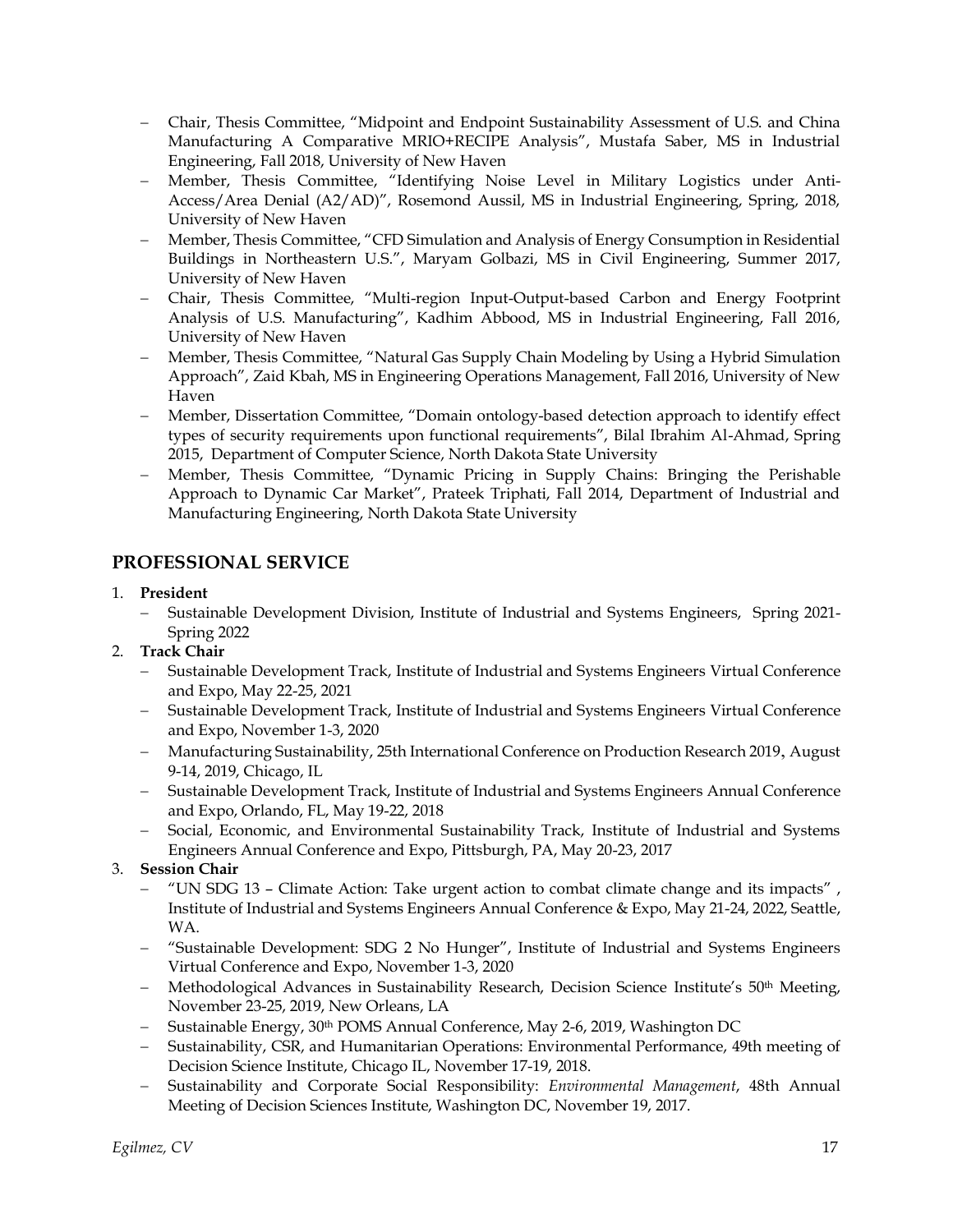- − Social, Economic, and Environmental Sustainability Track, Institute of Industrial and Systems Engineers Annual Conference and Expo, Pittsburgh, PA, May 20-23, 2017
- − "Green businesses", Social, Environmental and Sustainability track, Institute of Industrial and Systems Engineers Annual Conference and Expo, Anaheim, CA, May 21-24, 2016
- − "Decision Making for Holistic Sustainability Assessment", INFORMS Annual Meeting, San Francisco, CA, November 9-12, 2014 *(Invited Session, Organized by Dr. Egilmez).*
- − "Stochastic Supply Planning", IIE Annual Conference and Expo, Montreal, QC, CANADA, May 31-June 2, 2014.
- − "Sustainability and Environmental Operations", INFORMS Annual Meeting, Minneapolis, MN, USA, October 6-9, 2013.
- − "Production Planning and Scheduling", Institute of Industrial and Systems Engineers Annual Conference and Expo, Orlando FL, USA, May 19-23, 2012.
- − "Production Planning and Scheduling", 23rd Annual POMS Conference, Chicago IL, USA, April 20-23, 2012.
- 4. **Technical Program Committee Member at Regional, National, and Global Conferences**
	- − 9th IFAC/IFIP/IFORS/IISE/INFORMS Conference Manufacturing Modelling, Management and Control MIM 2019
	- − SEES 2018 International Conference on Sustainable Energy and Environment Sensing 2-3 April 2018, Cambridge, United Kingdom *<http://sees-conference.org/index.php/committee>*
	- − The 2016 International Conference on Innovative Material Science and Technology (IMST2016), 19- August 19-21, 2016, Shenzhen, China *<http://www.imst2016.org/?op=committee>*
	- − 2012 International Conference on Low-carbon Transportation and Logistics, Green Buildings, October 12-13, 2012, Beijing, China

## 5. **Responsibilities in Statewide or Nationwide Professional Organizations**

- − Committee Member, Workforce Committee, ManufactureCT, CT, Fall, 2020 Present
- − Committee Member, Government Affairs Committee, ManufactureCT, CT, Fall, 2020 Present
- − Young Professionals Chair, Institute of Industrial and Systems Engineers, Regional Chapter, CT 2015-2018

#### 6. **Workshop Organization**

- Research Workshop on R&D and Investment Opportunities in Eastern Turkey with Scholars from Firat University, Turkey, August 1-12, 2011, Ohio University, Athens, OH USA
- − Graduate Student Research Workshop, Industrial and Systems Engineering, Spring 2012, Ohio University, Athens, OH USA

## 7. **Editorial Board Membership**

- − Sustainability (ISSN 2071-1050) Section Board Member
- − Forecasting (MDPI) Editorial Board Member/Collection Editor
- − Applied Computer Science (ISSN 1895-3735) Editorial Board Member
- − Challenges Advisory Board Member
- − Sustainable Agricultural Value Chain, Edited Book, Guest Editor, Spring-Fall 2021 [*[Link](https://mts.intechopen.com/welcome?books_hash=184f97ed068ba85d789b441fdd97d49f&editor_contacts=a80ac0e94&books_id=10757)*]
- − Special Issue Guest Editor: Life Cycle Engineering in the Era of Industry 4.0, Frontiers in Manufacturing Technology, Summer-Fall 2021
- − Special Issue Guest Editor, Special Issue Title: Sustainable Agriculture and Water Footprint , Spring 2018 [*[Link](http://www.mdpi.com/journal/agronomy/special_issues/sustainable_agriculture_water_footprint)*], Agronomy MDPI
- − Agricultural Value Chain, Edited Book, Guest Editor, Spring 2018 [*[Link](https://www.intechopen.com/books/agricultural-value-chain)*]
- 9. **Reviewer**

# − **Journal**

Accident Analysis and Prevention, Elsevier; Building and Environment, Elsevier (SCI); Computers and Industrial Engineering, Elsevier (SCI); Ecological Indicators, Elsevier (SCI); Environmental Science and Technology; Environment, Development and Sustainability; Expert Systems with Applications, Elsevier; International Journal of Information Technology & Decision Making; International Journal of Production Research, Taylor & Francis (SCI); International Journal of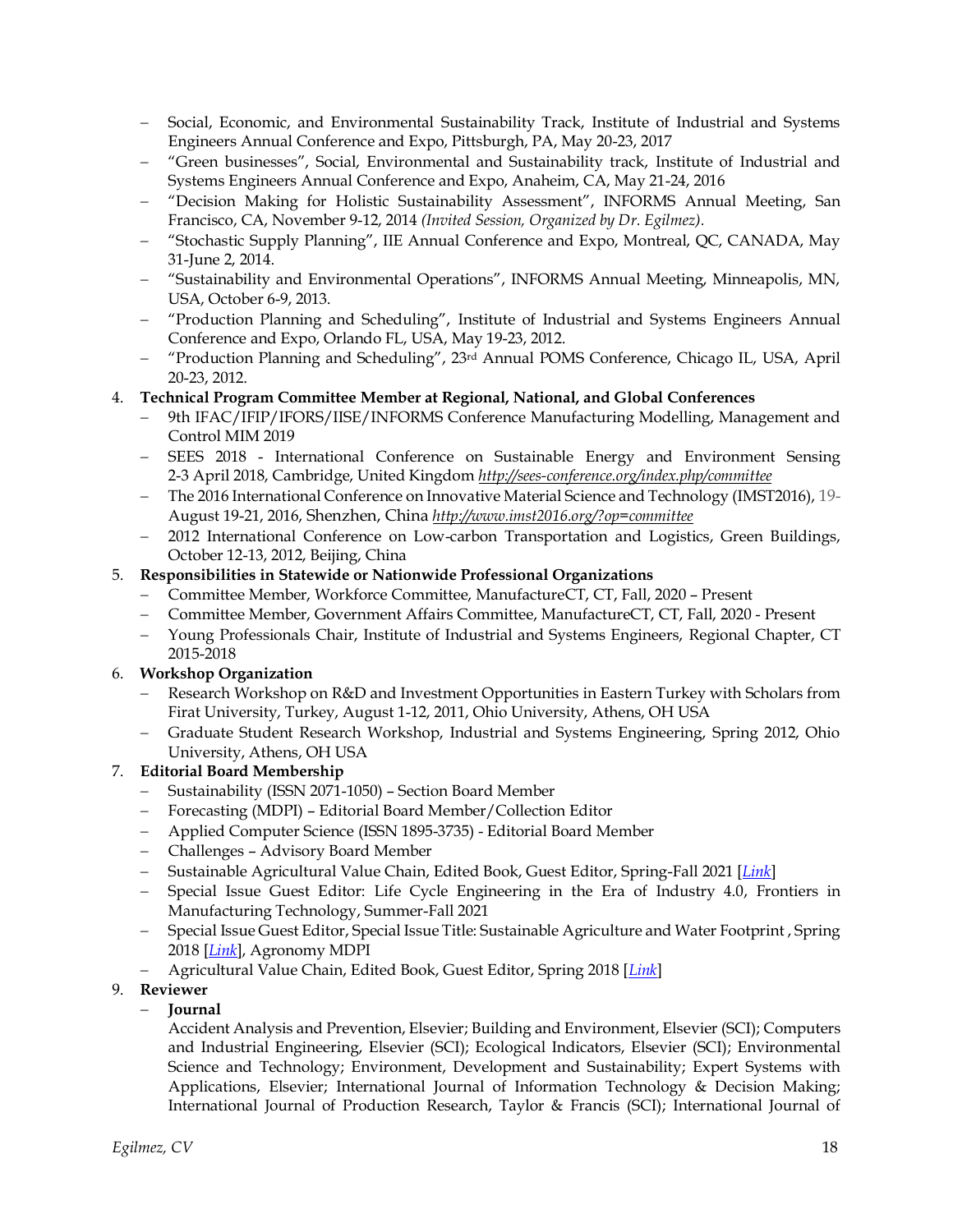Operations Research; International Journal of Project Organization and Management; International Journal of Services and Operations Management; International Journal of Meta-heuristics; Industrial Management and Data Systems, Emeralds; Journal of Algorithms and Computational Technology; Journal of Cleaner Production, Elsevier (SCI Expended); Journal of Industrial Ecology, Springer; Journal of Manufacturing Systems, Elsevier (SCI-Expanded); Journal of the Operational Research Society; Management of Environmental Quality; Neural Computing and Applications, Springer; Production Planning and Control, Taylor & Francis; Simulation: Transactions of the Society for Modeling and Simulation International; Sustainability - An Open Access Journal; Sustainable Production and Consumption; Transportation Research, Part A, Elsevier; Transportation Research, Part D, Elsevier; Water Resources and Industry, Elsevier

#### − **Grant**

National Science Foundation, United States Department of Agriculture, Netherlands Organization for Scientific Research, The Minister of Education and Science of the Republic of Kazakhstan

#### − **Annual Conference**

- 1. American Society for Engineering Education, Annual Conference and Expo (2014-Present)
- 2. Institute of Industrial Engineers Annual Conference and Expo (2012-Present)
- 3. Decision Science Institute Annual Conference (2014-Present)
- 4. Transportation Research Board, Annual Meeting (2013-2016)

# **AWARDS AND HONORS**

- 1. Institute of Industrial and Systems Engineers Engineering Economy Division, Best Teaching Award, November 3, 2020
- 2. Outstanding Paper Award, 2018 Emerald Literati Awards, "From green buildings to green supply chains: An integrated input-output life cycle assessment and optimization framework for carbon footprint reduction policy making", Management of Environmental Quality: An International Journal, Vol. 28 Issue: 4, pp.532-548, [https://doi.org/10.1108/MEQ-12-2015-0211,](https://doi.org/10.1108/MEQ-12-2015-0211) June, 2018.
- 3. Outstanding Service Award in 2018 Institute of Industrial and Systems Engineers Annual Conference and Expo as Track Chair, Sustainability Track, Institute of Industrial and Systems Engineers (IISE), May 2018
- 4. Outstanding Service Award in 2017 IISE Annual Conference and Expo as Track Chair, Sustainability Track, Institute of Industrial and Systems Engineers (IISE), May 2017
- 5. Faculty Travel Grant, Industrial and Manufacturing Engineering Dept. NDSU, Spring, 2014, 2015
- 6. Excellence in Peer Review Award, 2014, Computers and Industrial Engineering Journal, Elsevier
- 7. Alpha Pi Mu Industrial Engineering Honor Society (2010, Ohio University Chapter)
- 8. Graduate Student Travel Grant, Spring, 2011, IIE Annual Conference and Expo, Orlando, FL
- 9. Outstanding Service Award, Intramural Sports, Ohio University, Spring, 2011
- 10. Graduate Research and Teaching Assistant Full Scholarship, Ohio University, Fall 2007 Fall, 2007

# **CERTIFICATIONS**

- 1. Preventing Harassment & Discrimination Certification, Preventing Harassment and Discrimination: Non-Supervisors with Title IX/Clery Module, University of New Haven, January 8, 2021
- 2. Sexual Harassment Prevention Training Certification, Connecticut Commission on Human Rights & Opportunities, December 18, 2020.
- 3. Certified Associate Project Manager (CAPM), Project Management Institute, Feb. 2020- Feb. 2025
- 4. SafeZone, Self-Guided Foundational Safe Zone Training, Safe Zone Project, Spring, 2019 (Online)
- 5. Simio Level 2 Teaching Certification, Simio LLC, Fall, 2017, Sewickley, PA
- 6. Applied Analytics and Text Analytics Using SAS Enterprise Miner, SAS Inc., Spring 2017
- 7. Foundations of Online Teaching & Learning, University of New Haven, Fall 2015

## **PROFESSIONAL MEMBERSHIPS**